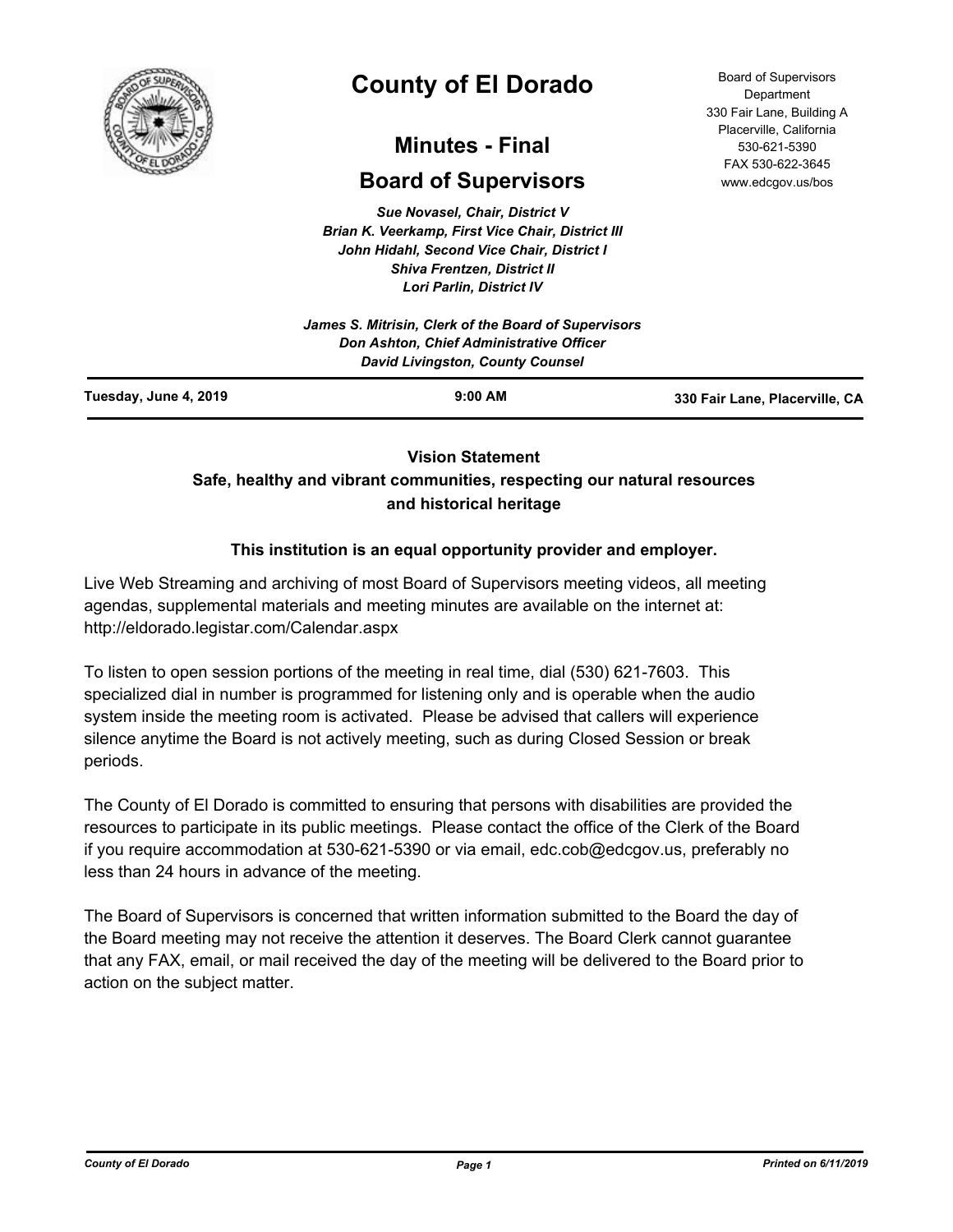The Board meets simultaneously as the Board of Supervisors and the Board of Directors of the Air Quality Management District, In-Home Supportive Services, Public Housing Authority, Redevelopment Agency and other Special Districts.

For Purposes of the Brown Act § 54954.2 (a), the numbered items on this Agenda give a brief description of each item of business to be transacted or discussed. Recommendations of the staff, as shown, do not prevent the Board from taking other action.

Materials related to an item on this Agenda submitted to the Board of Supervisors after distribution of the agenda packet are available for inspection during normal business hours in the public viewing packet located in Building A, 330 Fair Lane, Placerville or in the Board Clerk's Office located at the same address. Such documents are also available on the Board of Supervisors' Meeting Agenda webpage subject to staff's ability to post the documents before the meeting.

# **PROTOCOLS FOR PUBLIC COMMENT**

Public comment will be received at designated periods as called by the Board Chair.

Public comment on items scheduled for Closed Session will be received before the Board recesses to Closed Session.

Except with the consent of the Board, individuals shall be allowed to speak to an item only once.

On December 5, 2017, the Board adopted the following protocol relative to public comment periods. The Board adopted minor revisions to the protocol on February 26, 2019, incorporated herein:

Time for public input will be provided at every Board of Supervisors meeting. Individuals will have three minutes to address the Board. Individuals authorized by organizations will have three minutes to present organizational positions and perspectives and may request additional time, up to five minutes. At the discretion of the Board, time to speak by any individual may be extended.

Public comment on certain agenda items designated and approved by the Board may be treated differently with specific time limits per speaker or a limit on the total amount of time designated for public comment. It is the intent of the Board that quasi-judicial matters have additional flexibility depending upon the nature of the issue. It is the practice of the Board to allocate 20 minutes for public comment during Open Forum and for each agenda item to be discussed. (Note: Unless designated on the agenda, there is no Open Forum period during Special Meetings.)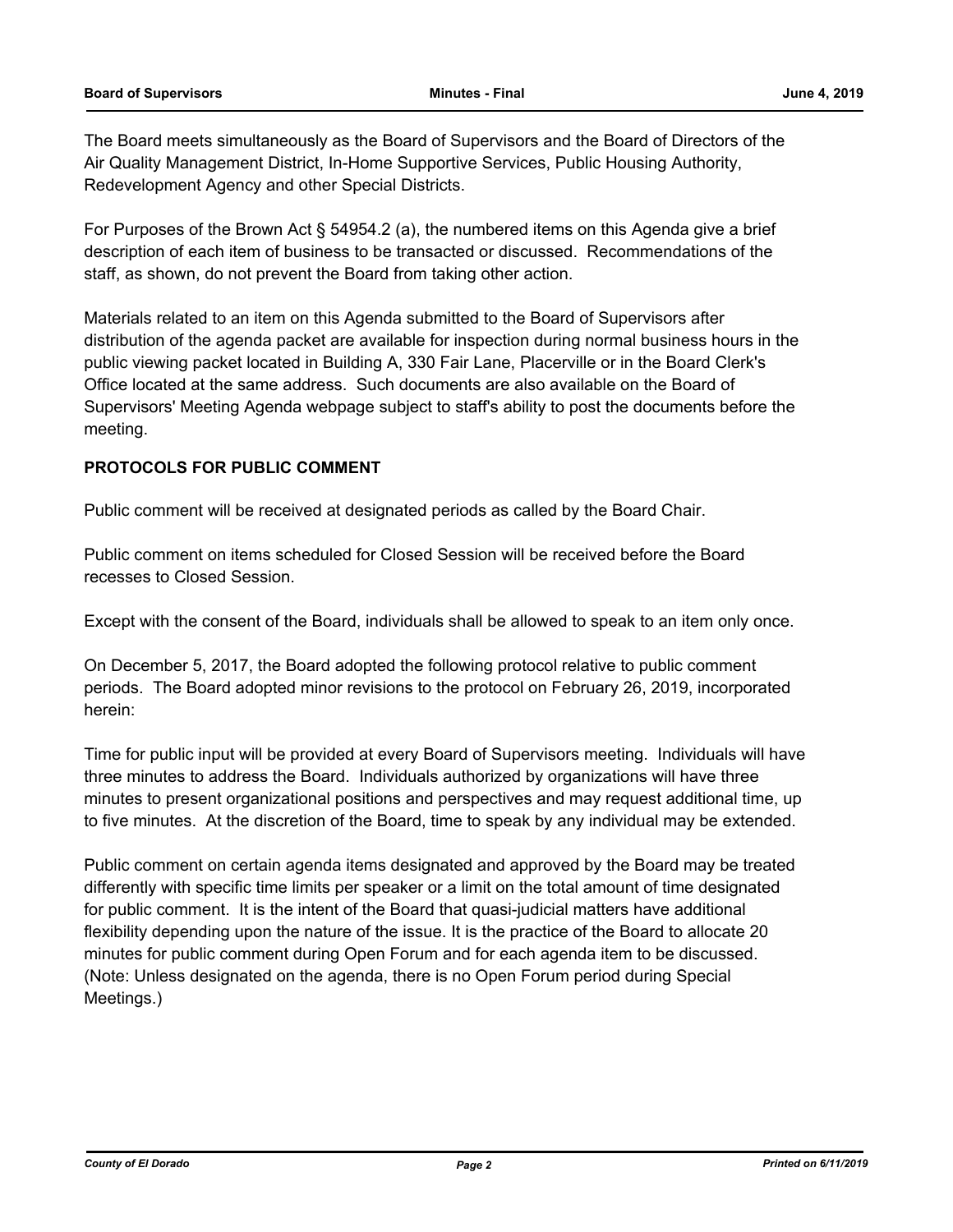Individual Board members may ask clarifying questions but will not engage in substantive dialogue with persons providing input to the Board.

If a person providing input to the Board creates a disruption by refusing to follow Board guidelines, the Chair of the Board may take the following actions:

Step 1. Request the person adhere to Board guidelines. If the person refuses, the Chair may turn off the speaker's microphone.

Step 2. If the disruption continues, the Chair may order a recess of the Board meeting.

Step 3. If the disruption continues, the Chair may order the removal of the person from the Board meeting.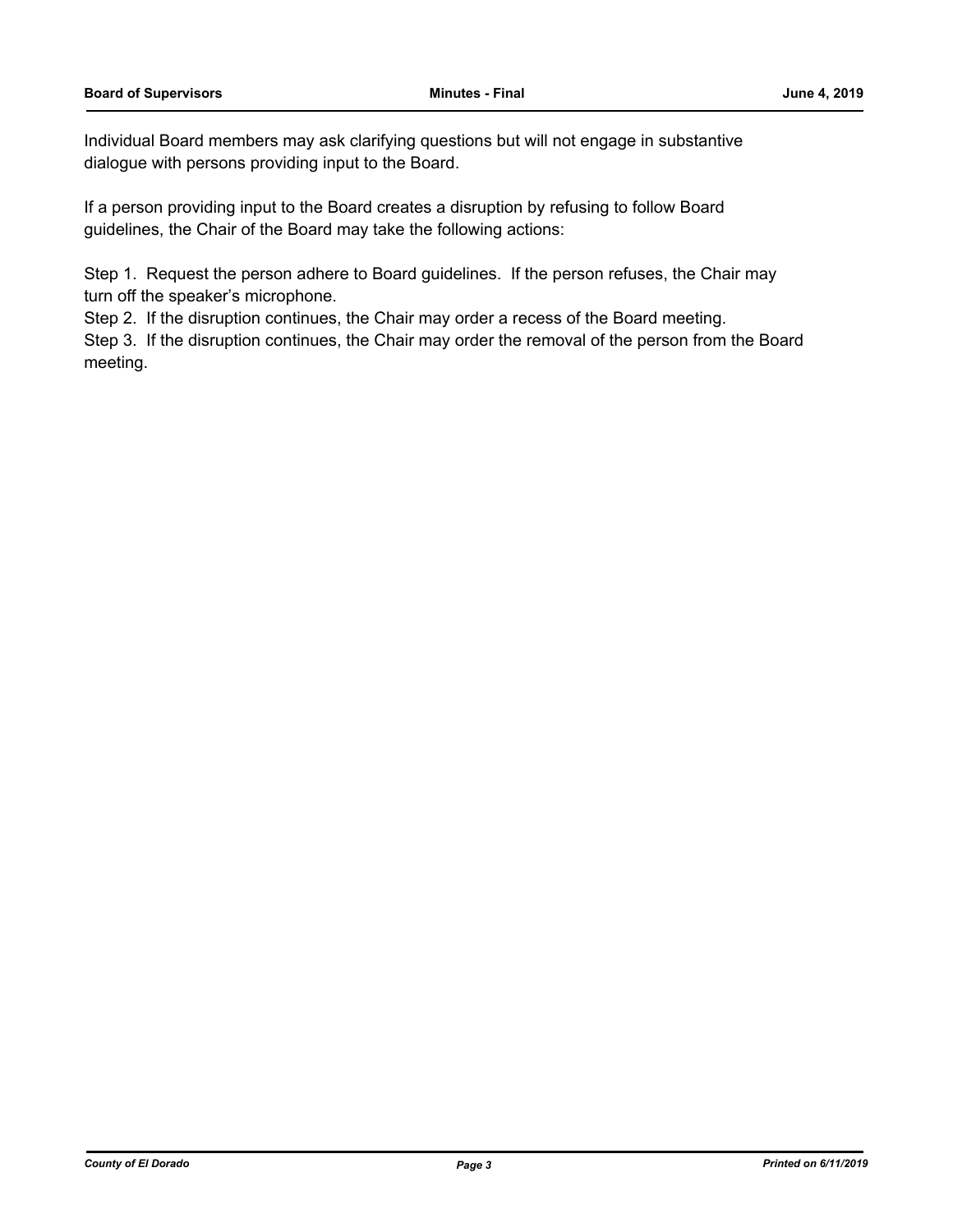# **9:00 A.M. - CALL TO ORDER**

Present: 5 - Supervisor Veerkamp, Supervisor Frentzen, Supervisor Novasel, Supervisor Hidahl and Supervisor Parlin

# **INVOCATION AND PLEDGE OF ALLEGIANCE TO THE FLAG**

**Chaplain Betsy Vanderpool of the Sierra Chaplancy gave the invocation. Supervisor Veerkamp led the Pledge of Allegiance to the Flag**

Approval of the Consent Calendar

**A motion was made by Supervisor Frentzen, seconded by Supervisor Hidahl to Adopt the Agenda and Approve the Consent Calendar with the following changes:**

**Pull item 5 for discussion. Supervisor Frentzen and Supervisor Parlin registered no votes on Item 13 and only action item number one (1) on Item 29.**

**Yes:** 5 - Veerkamp, Frentzen, Novasel, Hidahl and Parlin

The Board may make any necessary additions, deletions or corrections to the agenda including moving items to or from the Consent Calendar and adopt the agenda and the Consent Calendar with one single vote. A Board member may request an item be removed from the Consent Calendar for discussion and separate Board action. At the appropriate time as called by the Board Chair, members of the public may make a comment on matters on the Consent Calendar prior to Board action.

# **OPEN FORUM**

### *Public Comment: K. Payne, K. Greenwood, 4-H representatives*

Open Forum is an opportunity for members of the public to address the Board of Supervisors on subject matter that is not on their meeting agenda and within their jurisdiction. Public comments during Open Forum are limited to three minutes per person. Individuals authorized by organizations will have three minutes to present organizational positions and perspectives and may request additional time, up to five minutes. The total amount of time reserved for Open Forum is 20 Minutes.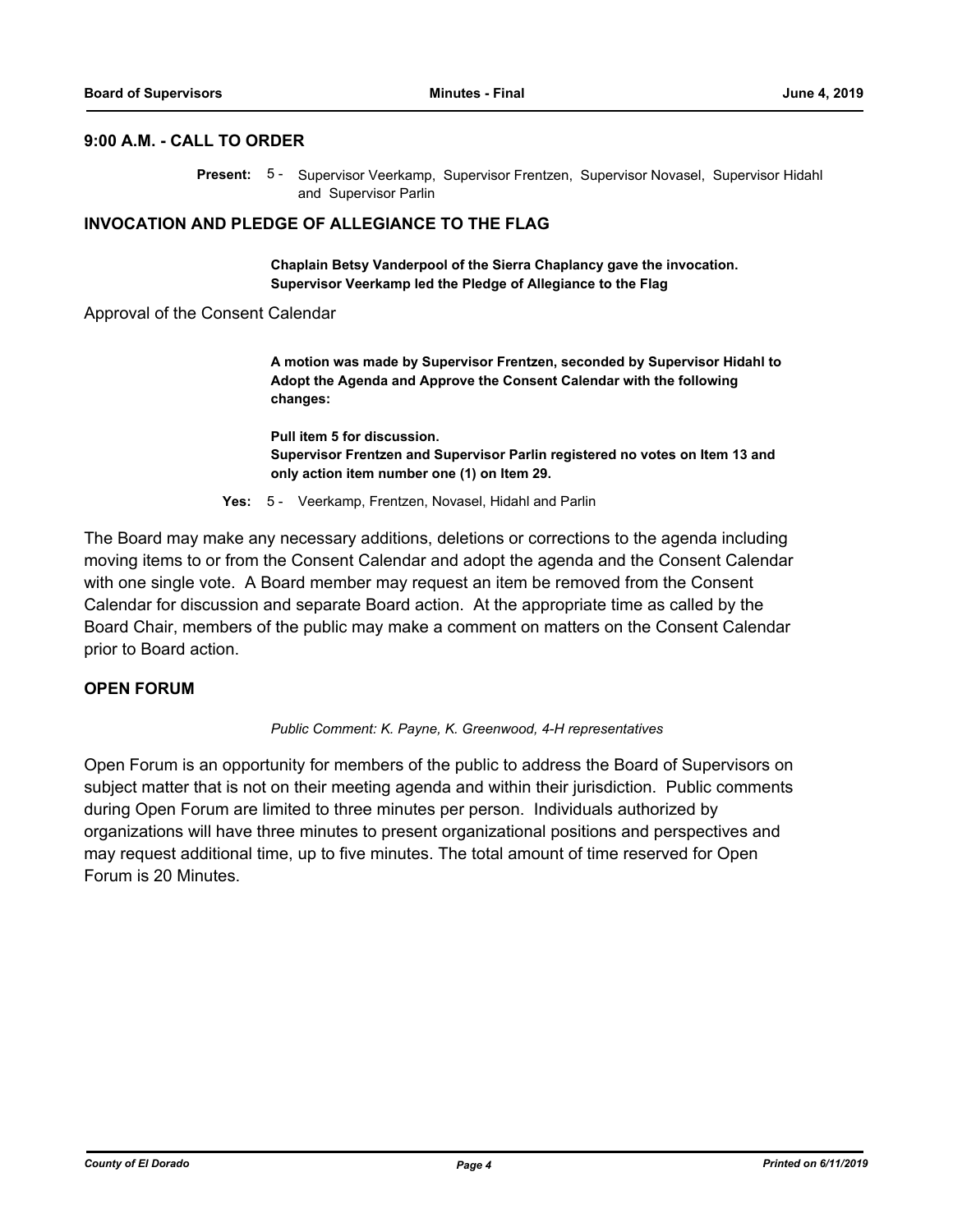# **CONSENT CALENDAR**

**1.** [19-0855](http://eldorado.legistar.com/gateway.aspx?m=l&id=/matter.aspx?key=26178) Clerk of the Board recommending the Board approve the Minutes from the regular meeting of May 21, 2019.

**This matter was Approved on the Consent Calendar.**

### **GENERAL GOVERNMENT - CONSENT ITEMS**

**2.** [19-0783](http://eldorado.legistar.com/gateway.aspx?m=l&id=/matter.aspx?key=26105) Auditor-Controller recommending the Board authorize the Auditor-Controller to remove the fixed assets and minor equipment listed on the attached schedules from the County's fixed asset records. (Cont. 5/21/19, Item 4)

# **FUNDING:** N/A

**This matter was Approved on the Consent Calendar.**

**3.** [19-0859](http://eldorado.legistar.com/gateway.aspx?m=l&id=/matter.aspx?key=26182) Chief Administrative Office and Auditor-Controller recommending the Board rescind Board Policy B-8, Intra-County Service Charges Policy.

# **FUNDING:** N/A

**This matter was Approved on the Consent Calendar.**

**4. 16-0305** Chief Administrative Office recommending the Board find that a state of emergency continues to exist in El Dorado County as a result of unprecedented tree mortality due to drought conditions and related bark beetle infestations. (Cont. 5/21/19, Item 5)

### **This matter was Approved on the Consent Calendar.**

**5.** [19-0860](http://eldorado.legistar.com/gateway.aspx?m=l&id=/matter.aspx?key=26183) Chief Administrative Office recommending the Board authorize the payment of \$78,338 to the El Dorado Hills County Water District (El Dorado Hills Fire Department), finding that such payment will increase funding for the department to deliver fire protection and emergency medical services, providing a valuable public benefit.

### **FUNDING:** General Fund.

*Public Comment; Moe Johnson, K. Payne, J. Hartley, T. Kayes*

**A motion was made by Supervisor Hidahl, seconded by Supervisor Veerkamp to Approve this matter.**

- **Yes:** 4 Veerkamp, Novasel, Hidahl and Parlin
- **Noes:** 1 Frentzen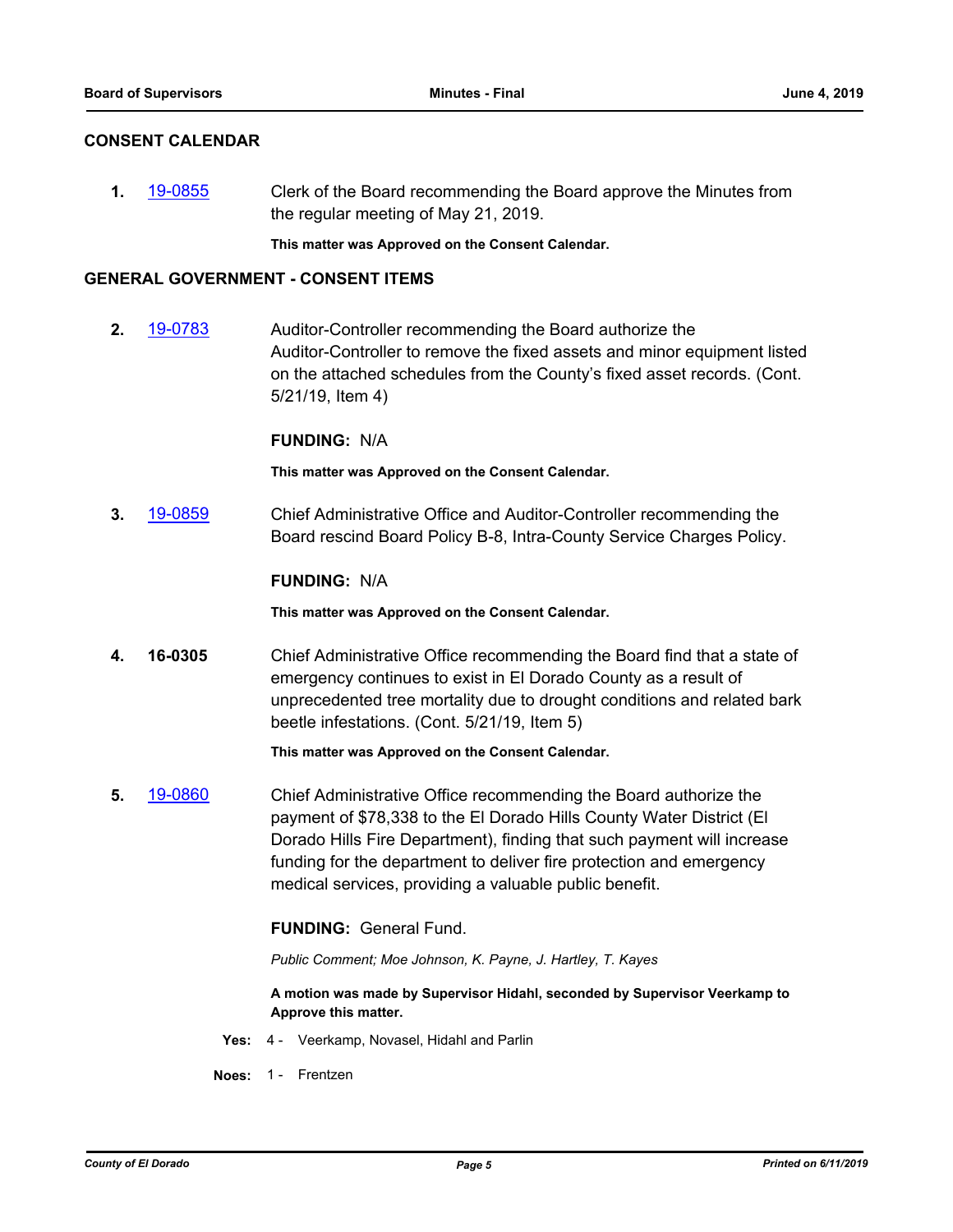**6.** [19-0785](http://eldorado.legistar.com/gateway.aspx?m=l&id=/matter.aspx?key=26107) Chief Administrative Office, Procurement and Contracts, on behalf of Sheriff's Department, Probation Department, District Attorney's Office, and Animal Services Division recommending the Board approve the following:

1) Award Bid 19-680-065 for the purchase of Ammunition to the low qualified bidders, San Diego Police Equipment Company, Inc. of San Diego, CA, Dooley Enterprises, Inc. of Anaheim, CA and Miwall Corporation of Grass Valley, CA;

2) Authorize the Purchasing Agent to issue purchase order contracts to San Diego Police Equipment Co. in the amount of \$109,245, to Dooley Enterprises in the amount of \$20,206 and to Miwall Corporation in the amount of \$102,720 for a total award in the amount of \$232,171 plus applicable sales tax, for a twelve month (12-month) award period following Board approval; and

3) Authorize the Purchasing Agent to increase the purchase order contracts on an "as needed" basis during the awarded period as long as funding is available within the requesting department's budget.

# **FUNDING:** General Fund.

# **This matter was Approved on the Consent Calendar.**

**7.** [19-0820](http://eldorado.legistar.com/gateway.aspx?m=l&id=/matter.aspx?key=26143) Chief Administrative Office, Procurement and Contracts, presenting a list of County surplus property and recommending the Board so declare and authorize disposal of same in accordance with the procedures outlined in the County's Purchasing Ordinance, Chapter 3.12 and Section 3.12.220 thereof.

# **FUNDING:** Various.

**This matter was Approved on the Consent Calendar.**

**8.** [19-0754](http://eldorado.legistar.com/gateway.aspx?m=l&id=/matter.aspx?key=26076) Clerk of the Board and Chief Administrative Office recommending the Board approve the Final Passage (Second Reading) of Ordinance **5102** to amend Ordinance 3528 by repealing and reserving Section 8.08.020 - *Hazard Removal Required* of Chapter 8.08 - *Fire Prevention* as the language regarding the maintenance of a defensible fire break around structures and required clearing of debris from rooftops was superceded with the adoption of Ordinance 5101 on April 30, 2019 which added Chapter 8.09 - Vegetation Management. (Cont. 5/21/19, Item 23)

# **FUNDING:** N/A

**Ordinance 5102 was Adopted upon approval of the Consent Calendar.**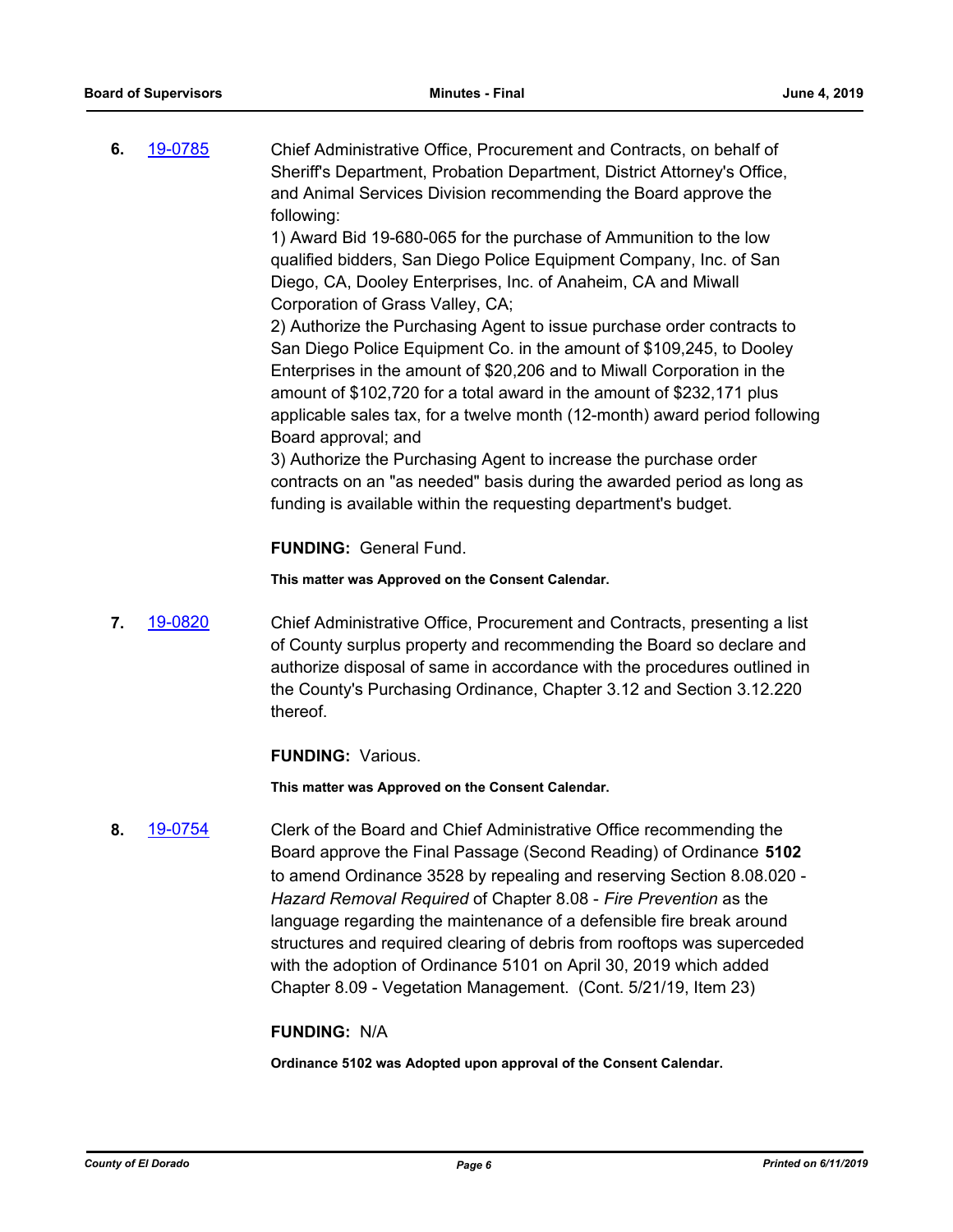**9.** [19-0569](http://eldorado.legistar.com/gateway.aspx?m=l&id=/matter.aspx?key=25890) Clerk of the Board recommending the Board approve the continuation of perpetual agreement 509-S1711 (FENIX 944) with Municipal Code Corporation for ongoing ordinance code codification services. The annual cost associated with this perpetual agreement is estimated at \$15,000 and is wholly dependent upon the volume and length of ordinances to be codified throughout the year.

**FUNDING:** General Fund.

**This matter was Approved on the Consent Calendar.**

**10.** [19-0870](http://eldorado.legistar.com/gateway.aspx?m=l&id=/matter.aspx?key=26193) Clerk of the Board recommending the Board ratify the First Vice Chair's signature on a Proclamation of the Board of Supervisors recognizing Monday, May 27, 2019, as Memorial Day.

**This matter was Approved on the Consent Calendar.**

**11.** [19-0839](http://eldorado.legistar.com/gateway.aspx?m=l&id=/matter.aspx?key=26162) Committee Application Review Team recommending the Board appoint Tamara Johnston to the vacant Member At-Large position on the Community and Economic Development Advisory Committee pursuant to Resolution 177-2017 and Board Policy I-5, Boards, Committees and Commissions - Application Evaluation Policy for Members At-Large, term ending June 3, 2023.

**This matter was Approved on the Consent Calendar.**

**12.** [19-0800](http://eldorado.legistar.com/gateway.aspx?m=l&id=/matter.aspx?key=26123) Elections Department recommending the Board approve and authorize the Purchasing Agent to execute perpetual agreement 4052 with Granicus LLC, for an annual software subscription and hosting fee, including maintenance and technical support for the Department's campaigndocs and ecampaign filing system. The annual fee will be fixed at \$13,892.96 for the first 3 years, after this period the agreement may renew at a fee not-to-exceed cost of living increases up to 5% per year. The term of this agreement will commence at execution of agreement.

**FUNDING:** General Fund**.**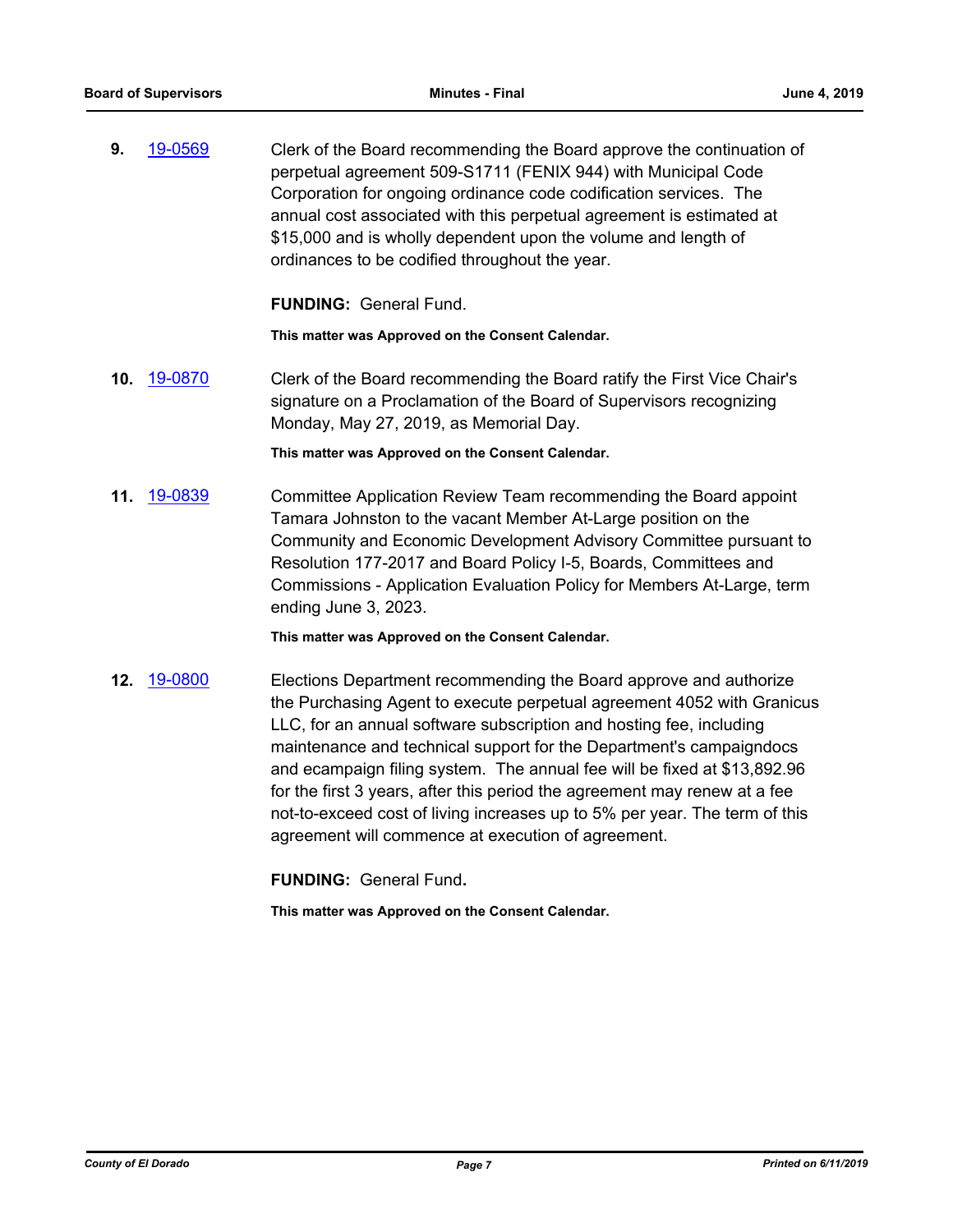**13.** [19-0854](http://eldorado.legistar.com/gateway.aspx?m=l&id=/matter.aspx?key=26177) Director of Human Resources and Chief Administrative Officer recommending the Board adopt and authorize the Chair to sign Resolution **084-2019** establishing revised salaries for the classifications of District Attorney and Sheriff/Coroner/Public Administrator, both elected department heads, to be effective immediately upon adoption.

**FUNDING:** General Fund.

**This matter was Approved on the Consent Calendar. Supervisor Frentzen and Supervisor Parlin each registered a no vote.**

- **Yes:** 3 Veerkamp, Novasel and Hidahl
- **Noes:** 2 Frentzen and Parlin
- **14.** [19-0778](http://eldorado.legistar.com/gateway.aspx?m=l&id=/matter.aspx?key=26100) Treasurer-Tax Collector recommending the Board authorize the issuance of a second business license to Ronnie Marks, doing business as El Dorado County Psychic, operating a fortune telling/psychic reading business in the Placerville area pursuant to El Dorado County Ordinance Code, Title 5, Section 5.14.070, Business Taxes, Licenses and Regulations - no license may be issued without the express authorization of the Board.

# **FUNDING:** N/A

**This matter was Approved on the Consent Calendar.**

**15.** [19-0809](http://eldorado.legistar.com/gateway.aspx?m=l&id=/matter.aspx?key=26132) Supervisor Novasel recommending the Board: 1) Approve and authorize Chair to sign a Proclamation designating June 13-16, 2019, as "El Dorado County Fair Week" in the County of El Dorado; and

> 2) Encourage Board members and members of the community to attend the ribbon cutting ceremony for the opening of the El Dorado County Fair on Thursday, June 13, 2018, promptly at 11:45 a.m. at the El Dorado County Fairgrounds, Green Gate, located at 100 Placerville Drive in Placerville; and,

> 3) Encourage Board members to attend the annual luncheon provided by the El Dorado County Fair Board of Directors immediately following the ribbon cutting ceremony.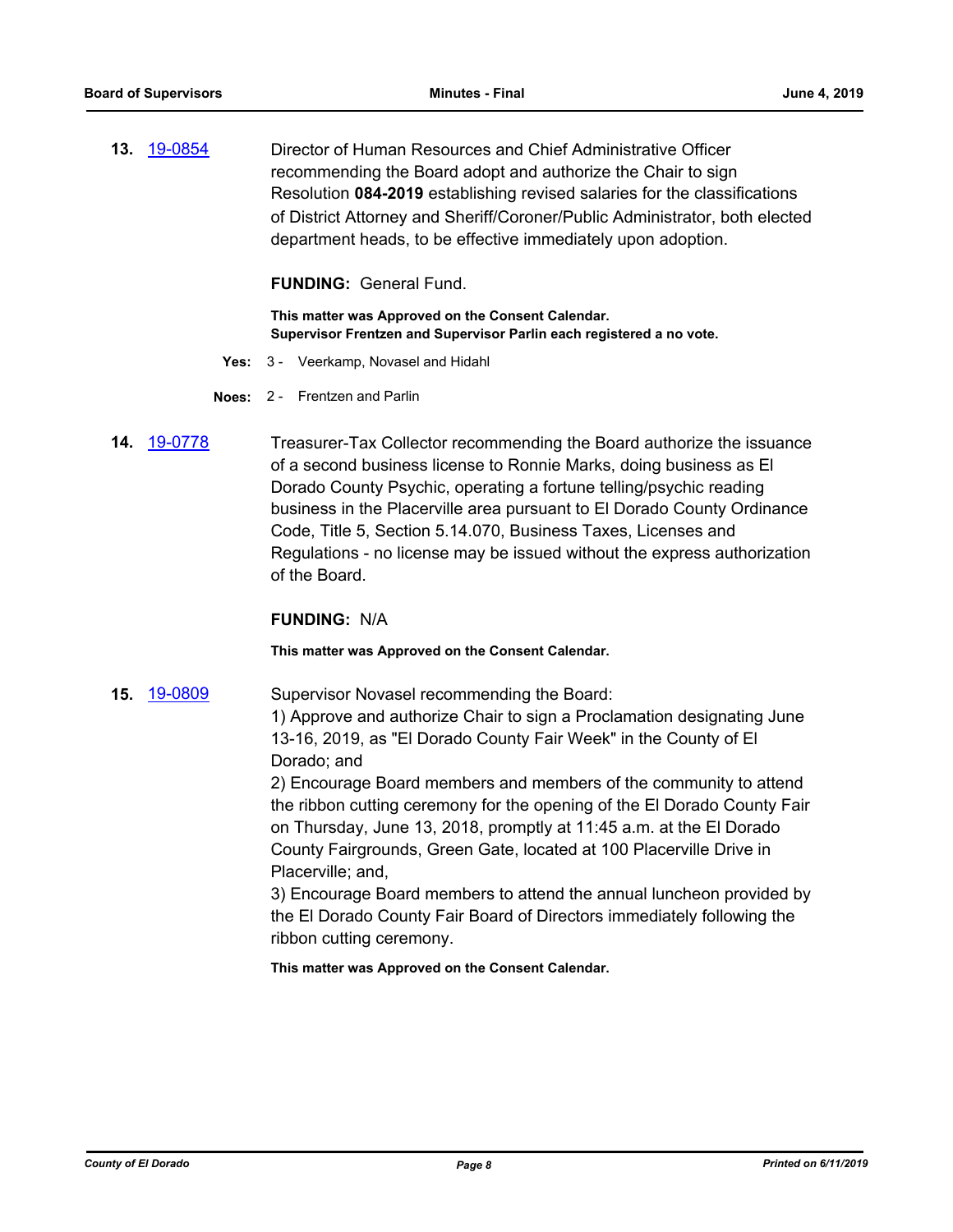### **HEALTH AND HUMAN SERVICES - CONSENT ITEMS**

**16.** [19-0004](http://eldorado.legistar.com/gateway.aspx?m=l&id=/matter.aspx?key=25325) Health and Human Services Agency recommending the Board: 1) Approve and authorize the Chair to sign Amendment 3 to Agreement for Services 25, (010-S1711) with Crestwood Behavioral Health, Inc., for the provision of "as requested" long-term, 24-hour treatment programs for adults with serious mental disorders, to extend the current term by two years to June 30, 2021, and to increase the compensation by \$3,300,000 for a maximum contractual obligation of \$7,500,000;

2) Make findings in accordance with County Ordinance 3.13.030 that it is more economical and feasible to contract with Crestwood Behavioral Health, Inc. for services because the County has neither the staff nor facilities to provide 24x7 residential treatment and detoxification services; and

3) Authorize the Purchasing Agent, or designee, to execute further documents relating to Agreement for Services 25, (010-S1711), including amendments which do not increase the maximum dollar amount or term of the Agreement, and contingent upon approval by County Counsel and Risk Management.

**FUNDING:** Behavioral Health Realignment.

**This matter was Approved on the Consent Calendar.**

**17.** [19-0374](http://eldorado.legistar.com/gateway.aspx?m=l&id=/matter.aspx?key=25695) Health and Human Services Agency recommending the Board: 1) Approve and authorize the Chair to sign Agreement for Services 3804 with Mental Health Management I, Inc., doing business as Canyon Manor (Canyon Manor), for the provision of Mental Health Rehabilitation Center services, in the amount of \$337,500, for the term of three years from July

1, 2019 through June 30, 2022;

2) Make findings in accordance with County Ordinance 3.13.030 that it is more economical and feasible to contract with Canyon Manor for services provided under this Agreement 3804 because the County has neither the staff nor facilities to perform said services; and

3) Authorize the Purchasing Agent, or designee, to execute further documents relating to Agreement for Services 3804, including amendments which do not increase the maximum dollar amount or term of the Agreement, and contingent upon approval by County Counsel and Risk Management.

**FUNDING:** 100% State Funding: 1991 and 2011 Mental Health Realignment.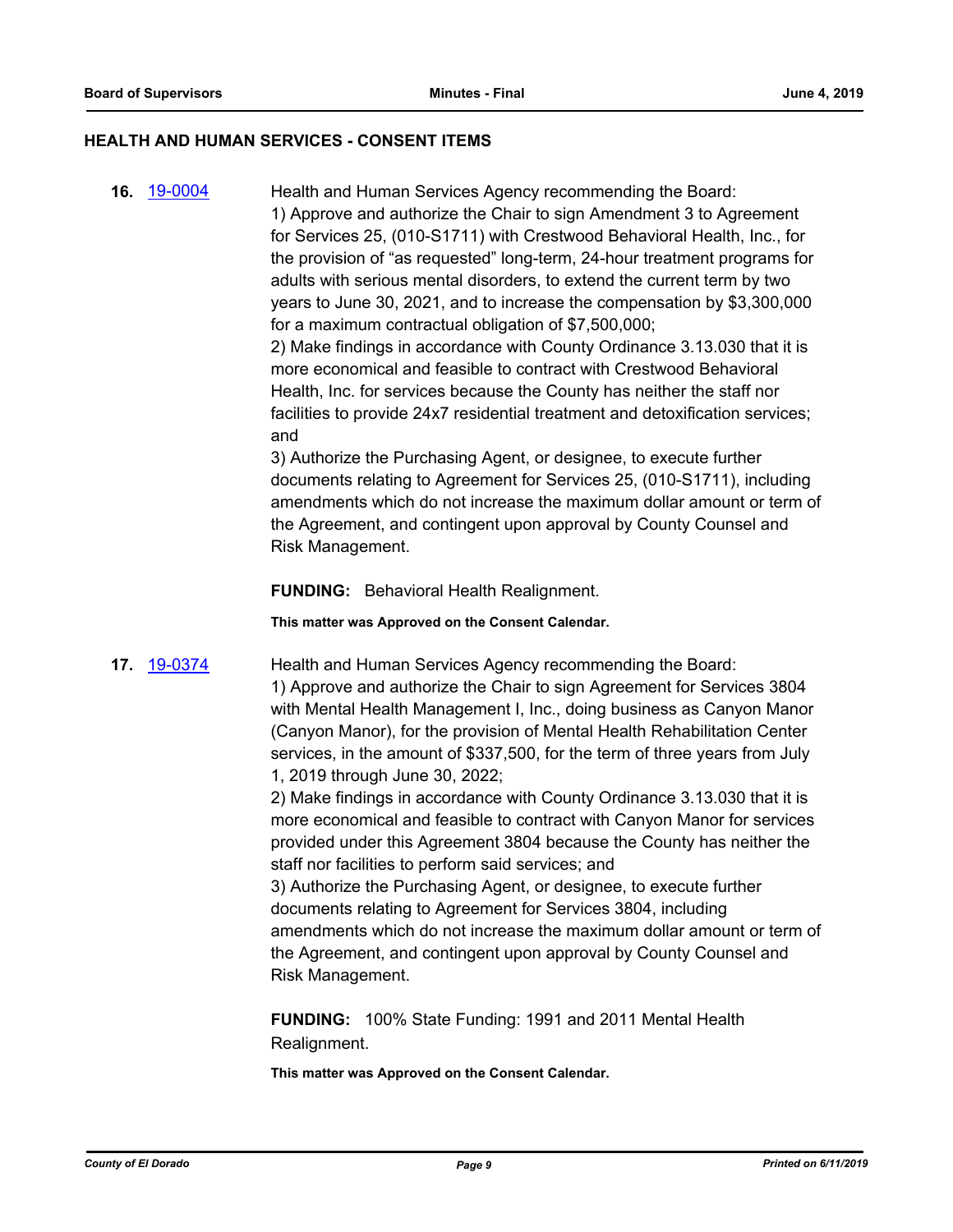| 18. 19-0411 | Health and Human Services Agency recommending the Board:<br>1) Approve and authorize the Chair to sign Agreement for Services 3827              |
|-------------|-------------------------------------------------------------------------------------------------------------------------------------------------|
|             | with New Morning Youth and Family Services, Inc., for the provision of                                                                          |
|             | Latino Outreach services, on an "as requested" basis, for the term July 1,                                                                      |
|             | 2019 through June 30, 2023, with a maximum contractual obligation of<br>\$384,000;                                                              |
|             | 2) Make findings in accordance with County Ordinance 3.13.030 that it is<br>more economical and feasible to contract with New Morning Youth and |
|             | Family Services, Inc. for the provision of specialized Prevention and Early                                                                     |
|             | Intervention services via an outreach program specific to the Latino<br>population under this Agreement 3827 because the County has neither     |
|             | the staff nor facilities to perform said services; and                                                                                          |
|             | 2) Authorize the Purchasing Agent, or designee, to execute further<br>documents relating to Agreement for Services #3827, including             |
|             | amendments which do not increase the maximum dollar amount or term of                                                                           |
|             | the Agreement, and contingent upon approval by County Counsel and<br>Risk Management.                                                           |
|             |                                                                                                                                                 |

**FUNDING:** 100% State Funding - Mental Health Services Act.

**This matter was Approved on the Consent Calendar.**

**19.** [19-0420](http://eldorado.legistar.com/gateway.aspx?m=l&id=/matter.aspx?key=25741) Health and Human Services Agency recommending the Board: 1) Approve and authorize the Chair to sign Agreement for Services 3764 with PESI, Inc., for the provision of Workforce Education and Training, in the amount of \$75,000, for the term of five years from July 1, 2019 through June 30, 2024;

> 2) Make findings in accordance with County Ordinance 3.13.030 that it is more economical and feasible to contract with PESI, Inc. for services provided under this Agreement 3764 because the County does not possess the staff with the necessary skills and qualifications to perform the work; and

3) Authorize the Purchasing Agent, or designee, to execute further documents relating to Agreement for Services 3764, including amendments which do not increase the maximum dollar amount or term of the Agreement, and contingent upon approval by County Counsel and Risk Management.

**FUNDING:** 100% State Funding - Mental Health Services Act.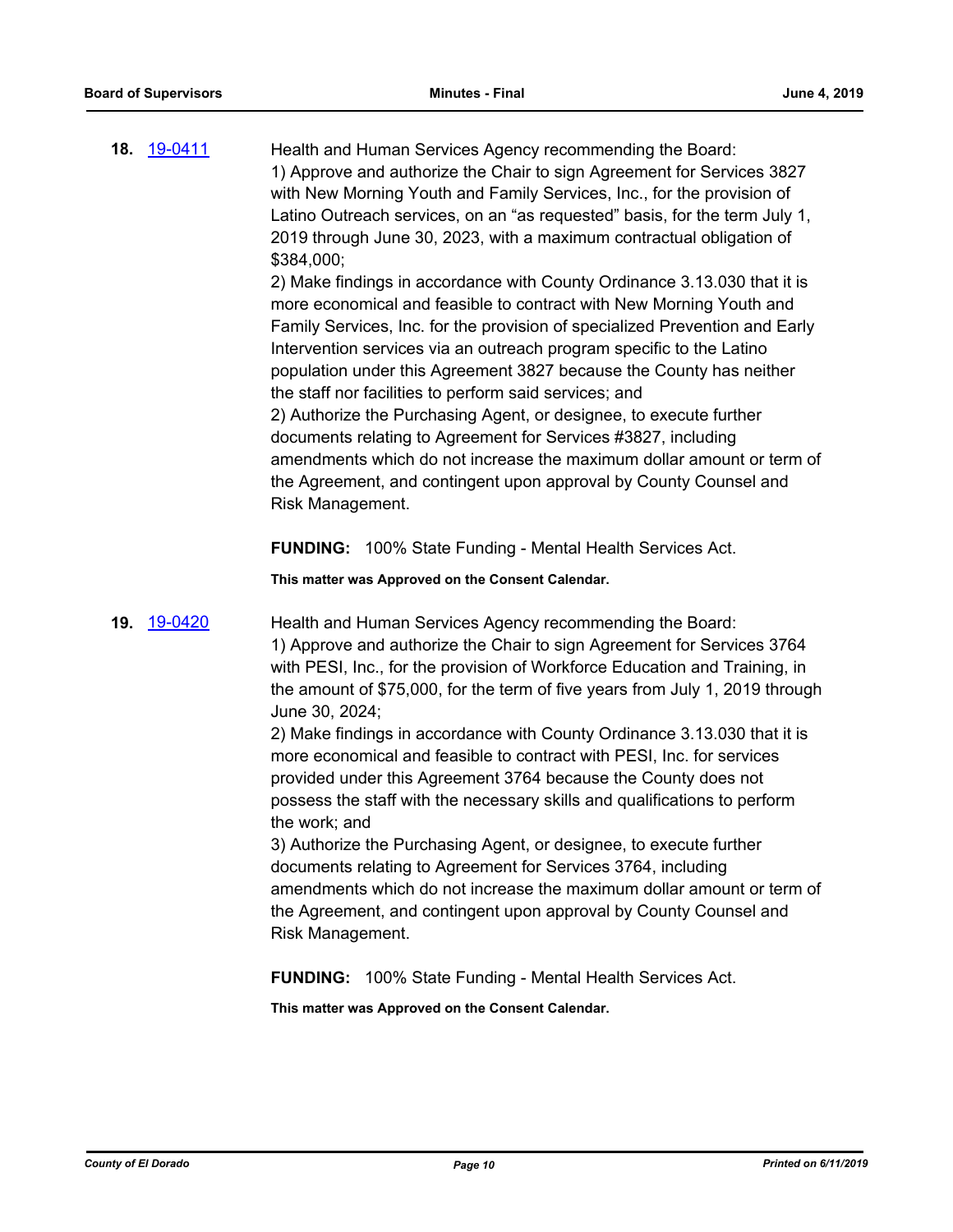**20.** [19-0488](http://eldorado.legistar.com/gateway.aspx?m=l&id=/matter.aspx?key=25809) Health and Human Services Agency recommending the Board: 1) Approve and authorize the Chair to sign Amendment I to Agreement for Services 38 (016-S1711) with Black Oak Mine Unified School District, for the provision of the Primary Intervention Project services on an "as requested basis", extending the term for an additional year to June 30, 2020, increasing the compensation by \$77,000 for a maximum contractual obligation of \$308,000;

2) Make findings in accordance with County Ordinance 3.13.030 that it is more economical and feasible to contract with Black Oak Mine Unified School District for services provided under this Agreement because the contractor will provide equipment, materials, facilities, administration or support services related to services that may not be feasibly provided by the County; and

3) Authorize the Purchasing Agent, or designee, to execute further documents relating to Agreement for Services 38 (016-S1711), including amendments which do not increase the maximum dollar amount or term of the Agreement, and contingent upon approval by County Counsel and Risk Management.

**FUNDING:** 100% State Funding - Mental Health Service Act.

**This matter was Approved on the Consent Calendar.**

**21.** [19-0515](http://eldorado.legistar.com/gateway.aspx?m=l&id=/matter.aspx?key=25836) Health and Human Services Agency recommending the Board: 1) Approve and authorize the Chair to sign Amendment 1 to Agreement for Services 862 (456-S1411) with Summitview Child and Family Services, Inc. for the provision of adult residential treatment services at a licensed Adult Residential Facility, extending the term one year for a total term from May 13, 2014 through June 30, 2020, and increasing the maximum obligation by \$711,724 for a new maximum contractual obligation of \$4,390,324;

> 2) Make findings in accordance with County Ordinance 3.13.030 that it is more economical and feasible to contract with Summitview Child and Family Services, Inc. for services provided under this Agreement 862 (456-S1411), because the County does not possess the facilities nor the staff to perform the work; and

3) Authorize the Purchasing Agent, or designee, to execute further documents relating to Agreement for Services 862 (456-S1411), including amendments which do not increase the maximum dollar amount or term of the Agreement, and contingent upon approval by County Counsel and Risk Management.

**FUNDING:** 100% State Funding - Mental Health Services Act.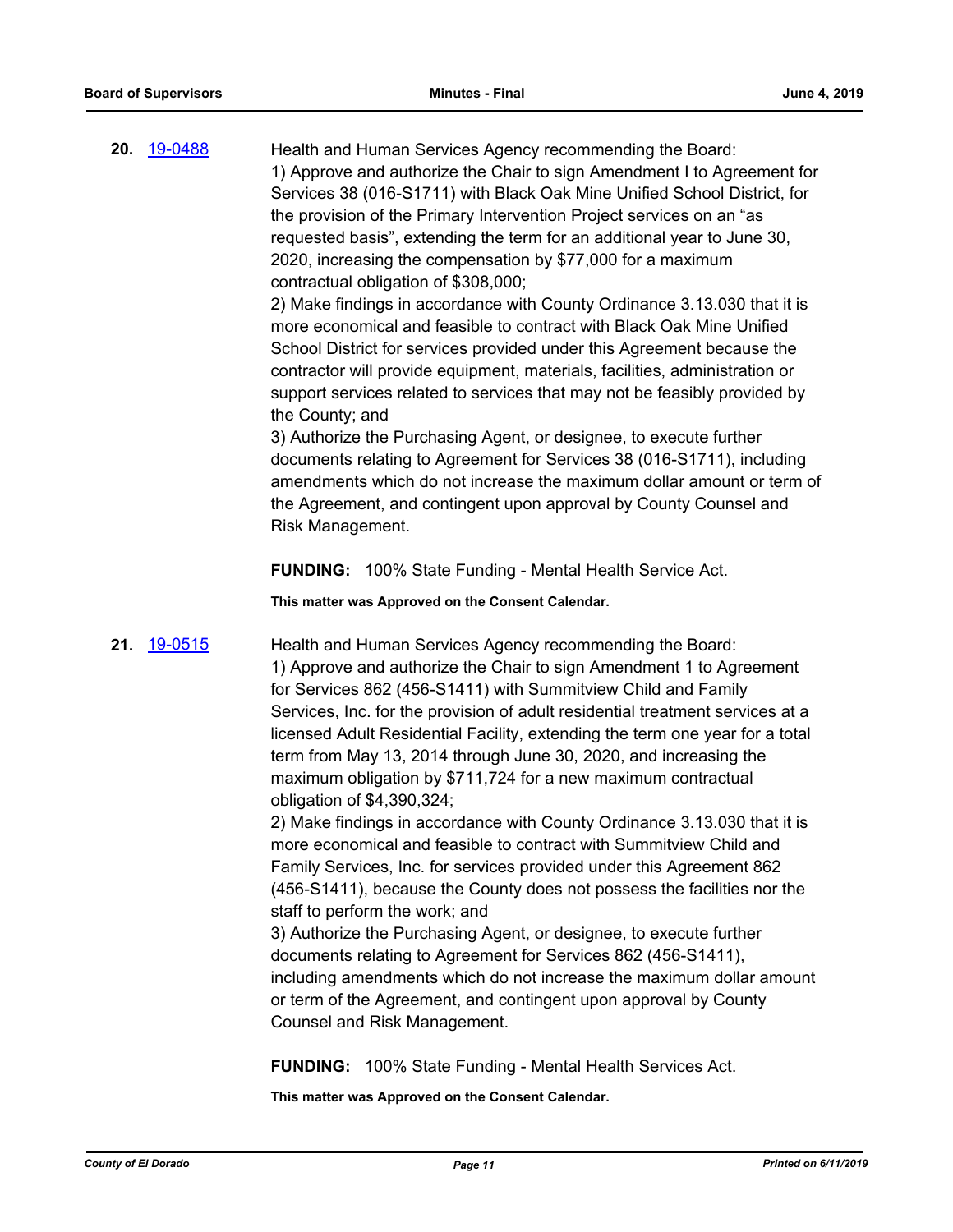| 22. | <u>19-0700</u> | Health and Human Services Agency (HHSA), recommending the Board:<br>1) Approve the continuation of eighteen (18) perpetual agreements as<br>detailed in Attachment A;                                                                                                                                                                                                                             |
|-----|----------------|---------------------------------------------------------------------------------------------------------------------------------------------------------------------------------------------------------------------------------------------------------------------------------------------------------------------------------------------------------------------------------------------------|
|     |                | 2) Authorize the Purchasing Agent to encumber funds for the Fiscal Year<br>2019-2020 payments required for each perpetual agreement;<br>3) Find that, in accordance with County Ordinance Section 3.13.030, it is<br>more economical and feasible to engage independent contractors for the<br>various services provided via the perpetual agreements detailed in<br>Attachment A;                |
|     |                | 4) Delegate authority to the HHSA Director to execute amendments, if<br>any, to the perpetual agreements detailed in Attachment A as needed,<br>including amendments that do not increase the maximum dollar amount or<br>change the term of the Agreement, and contingent upon approval by<br>County Counsel and Risk Management, and notify the Board of such<br>amendments on an annual basis; |
|     |                | 5) Receive and file the list of perpetual agreements to be terminated in                                                                                                                                                                                                                                                                                                                          |
|     |                | Fiscal Year 2018-2019 detailed in Attachment B; and<br>6) Authorize the HHSA Director to terminate other perpetual agreements<br>as appropriate, and including but not limited to those listed in Attachment<br>B, and notify the Board of such terminations on an annual basis.                                                                                                                  |
|     |                | FUNDING: Federal and State funds, or grants with the County share of                                                                                                                                                                                                                                                                                                                              |
|     |                | cost or required match, if any, met with realignment or other Non-General<br>Fund resources.                                                                                                                                                                                                                                                                                                      |
|     |                | This matter was Approved on the Consent Calendar.                                                                                                                                                                                                                                                                                                                                                 |
| 23. | 19-0798        | Library Department recommending the Board:<br>1) Approve the continuation of the following perpetual agreements for                                                                                                                                                                                                                                                                               |
|     |                | Fiscal Year 2019-2020 for a total amount of \$67,900; and                                                                                                                                                                                                                                                                                                                                         |
|     |                | 2) Authorize the Purchasing Agent to encumber funds for fiscal year                                                                                                                                                                                                                                                                                                                               |
|     |                | 2019-2020<br>a) Agreement 3094 with OCLC, Inc. for ongoing online cataloging in the<br>amount of \$9,900;                                                                                                                                                                                                                                                                                         |
|     |                | b) Agreement 651 with CALIFA for public internet access in the amount of                                                                                                                                                                                                                                                                                                                          |
|     |                | \$45,000; and<br>c) Agreement 2074 with TechLogic Corporation for maintenance and<br>technical support for the automated materials handling system in the<br>amount of \$13,000.                                                                                                                                                                                                                  |
|     |                | <b>FUNDING: General Fund and CSA 10.</b>                                                                                                                                                                                                                                                                                                                                                          |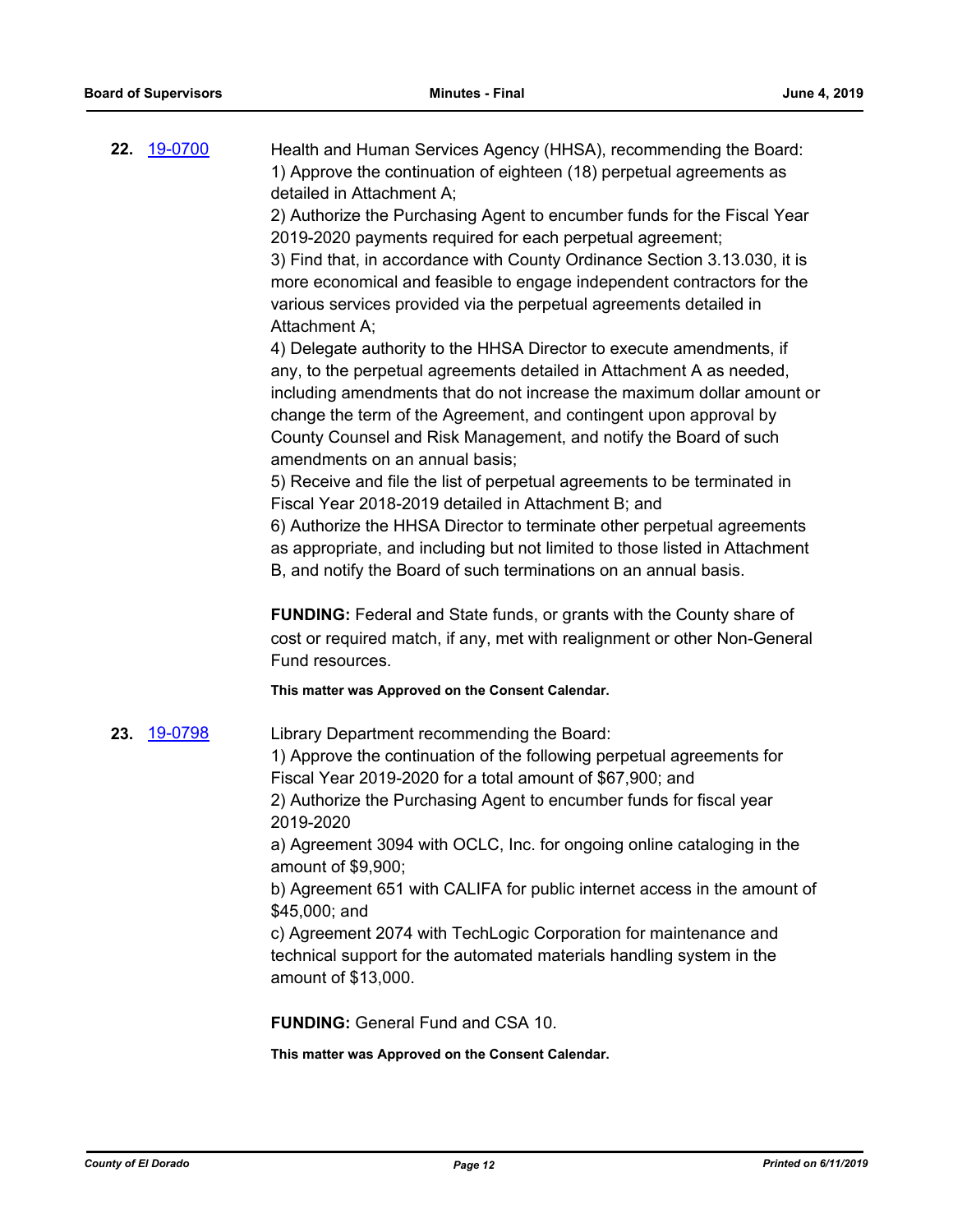# **LAND USE AND DEVELOPMENT - CONSENT ITEMS**

**24.** [19-0746](http://eldorado.legistar.com/gateway.aspx?m=l&id=/matter.aspx?key=26068) Air Quality Management District recommending the Board, acting as the Air Quality Management District Board of Directors, adopt and authorize the Chair to sign Resolution **083-2019** authorizing Air Pollution Control Officer (APCO) to:

> 1) Execute Memorandum of Understanding (MOU) with the Placer County Air Pollution Control District (PCAPCD), authorizing the El Dorado County Air Quality Management District's (EDCAQMD) participation in the shared allocation pool for the California Air Resources Board's (CARB) Funding Agricultural Replacement Measures for Emission Reductions (FARMER) program for projects in El Dorado County;

2) Execute a separate MOU with the PCAPCD authorizing the EDCAQMD to implement FARMER program projects awarded to PCAPCD on their behalf;

3) Execute funding agreements with approved grantees for projects in El Dorado County and Placer County, pending approval from County Counsel and Risk Management;

4) Implement and expend the funds in accordance with the EDCAQMD / PCAPCD MOUs; and

5) Execute any future grant contracts or MOUs and funding agreements and other necessary actions to receive additional FARMER funding through the statutory term of the program.

**FUNDING:** Funding authorized by State Assembly Bills 134 and 109.

**This matter was Approved and Resolution 083-2019 was Adopted upon approval of the Consent Calendar.**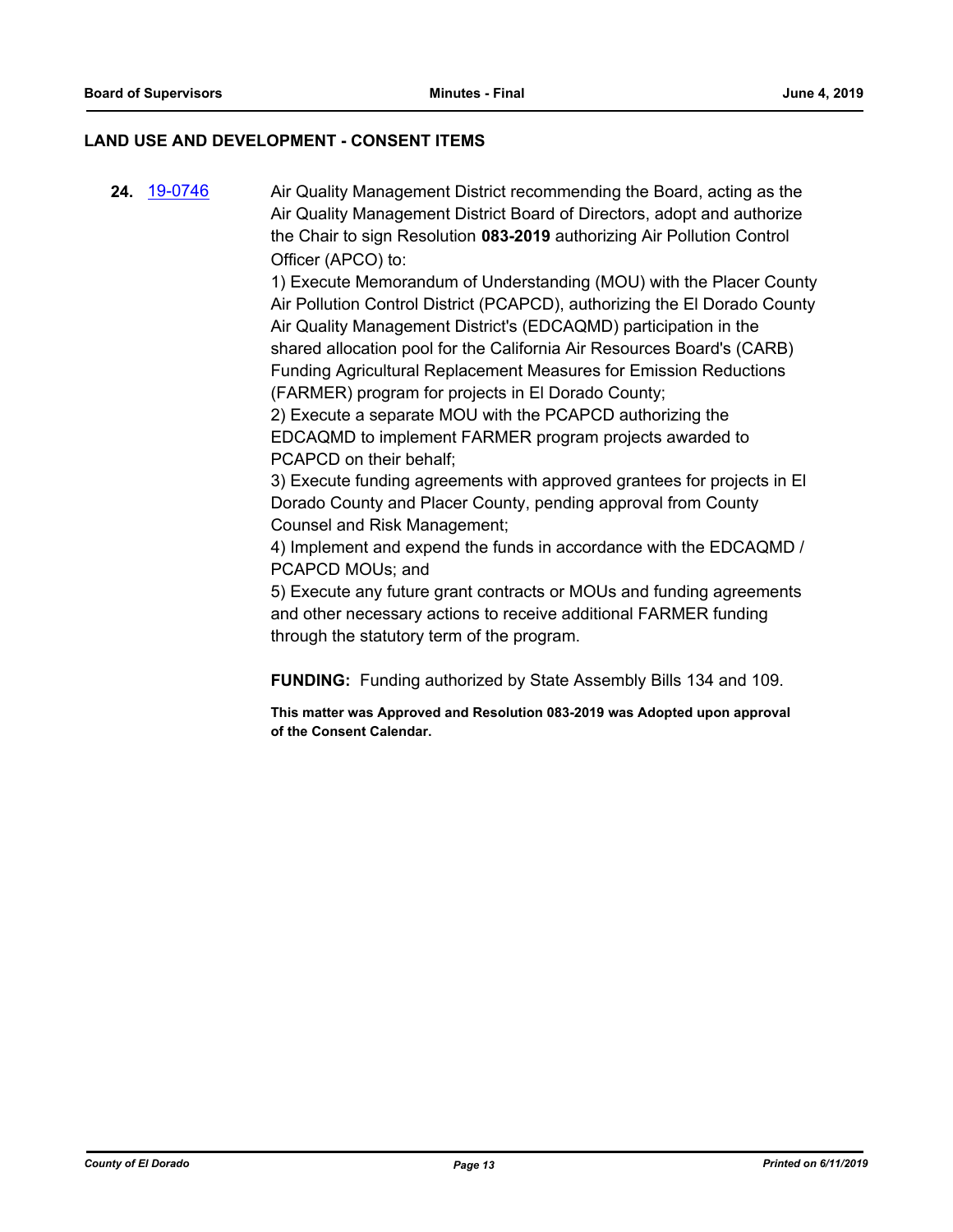**25.** [19-0790](http://eldorado.legistar.com/gateway.aspx?m=l&id=/matter.aspx?key=26113) Air Quality Management District recommending the Board, acting as the Air Quality Management District Board of Directors, adopt and authorize the Chair to sign Resolution **082-2019** authorizing Air Pollution Control Officer to:

> 1) Execute grant agreement G18-PBRM-06 accepting initial funding from the California Air Resources Board (CARB) in the estimated amount of \$28,717 for the implementation of the Prescribed Burn Reporting and Monitoring Support Program (Program);

> 2) Execute any future grant or funding agreements with CARB and other necessary actions to receive additional funding to support the implementation of the Program through the statutory term of the program; and

3) Implement and expend the funds in accordance with agreement G18-PBRM-06 and CARB requirements.

**FUNDING:** State funding from the California Climate Investments Greenhouse Gas Reduction Fund.

**This matter was Approved and Resolution 082-2019 was Adopted upon approval of the Consent Calendar.**

**26.** [19-0738](http://eldorado.legistar.com/gateway.aspx?m=l&id=/matter.aspx?key=26060) Department of Transportation recommending the Board authorize the Chair to sign the Federal Apportionment Exchange and State Match Program Agreement X19-5925(173) with the California Department of Transportation, allowing direct exchange with the State of \$359,164 in Fiscal Year 2018-2019 Regional Surface Transportation Program and Regional Surface Transportation Block Grant Program Exchange Funds and allowing for the disbursement of \$100,000 in State Match Funds (total funding to be received is \$459,164).

> **FUNDING:** Regional Surface Transportation Program and Regional Surface Transportation Block Grant Program Exchange Funds. (100% - State)

**This matter was Approved on the Consent Calendar.**

**27.** [19-0753](http://eldorado.legistar.com/gateway.aspx?m=l&id=/matter.aspx?key=26075) Department of Transportation recommending the Board adopt and authorize the Chair to sign Resolution **081-2019** and the Local Agency Disadvantaged Business Enterprise Annual Submittal Form for Federal Fiscal Year 2019/20, and further to authorize the Department of Transportation to submit said Form to the California Department of Transportation.

### **FUNDING:** N/A

**Resolution 081-2019 was Adopted upon approval of the Consent Calendar.**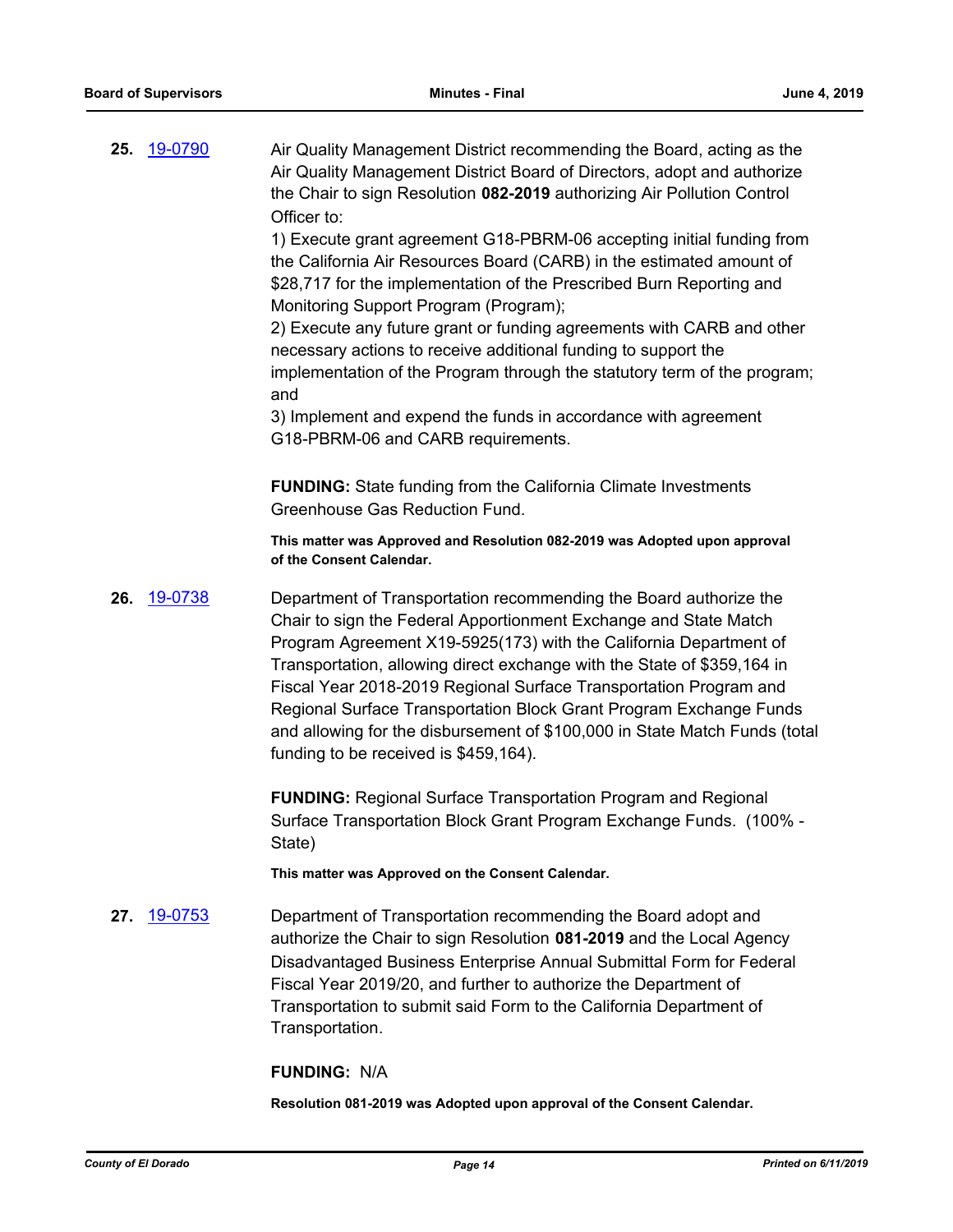**28.** [19-0787](http://eldorado.legistar.com/gateway.aspx?m=l&id=/matter.aspx?key=26110) Department of Transportation recommending the Board approve and authorize the Chair to sign a budget transfer for Fiscal Year 2018-2019 to allow for the transfer of higher than budgeted revenues in the Road District Tax account to the Road Fund.

**FUNDING:** Road District Tax Revenues.

**This matter was Approved on the Consent Calendar.**

**29.** [19-0712](http://eldorado.legistar.com/gateway.aspx?m=l&id=/matter.aspx?key=26034) Planning and Building Department, Economic Development Division, recommending the Board approve and authorize the Purchasing Agent to sign five two-year Funding Agreements for the issuance of Transient Occupancy Tax funding to promote tourism, entertainment, business, and leisure travel in the County, totaling \$610,940 in Fiscal Year 2019-2020 and \$610,940 in Fiscal Year 2020-2021, for a total two-year commitment of \$1,221,880, with an option to extend beyond the two-year term based on performance and accomplishments, and authorize the Purchasing Agent to approve any amendments that do not increase the maximum dollar amount or term of the agreements, contingent upon approval by Counsel and Risk Management, with the following organizations: 1) \$240,920 in Fiscal Year 2019-20 and \$240,920 in Fiscal Year 2020-2021 with the El Dorado County Chamber of Commerce - El Dorado Visitors Authority;

2) \$150,750 in Fiscal Year 2019-20 and \$150,750 in Fiscal Year 2020-2021 with the El Dorado County Chamber of Commerce - El Dorado Film Commission;

3) \$110,320 in Fiscal Year 2019-20 and \$110,320 in Fiscal Year 2020-2021 with the El Dorado Hills Chamber of Commerce - California Welcome Center;

4) \$78,950 in Fiscal Year 2019-20 and \$78,950 in Fiscal Year 2020-2021 with the Lake Tahoe South Shore Chamber of Commerce; and 5) \$30,000 in Fiscal Year 2019-20 and \$30,000 in Fiscal Year 2020-2021 with the Tahoe Prosperity Center.

**FUNDING:** Transient Occupancy Tax. (General Fund)

**This matter was Approved on the Consent Calendar.**

**Supervisor Frentzen and Supervisor Parlin each registered a no vote on action item 1 of this matter.**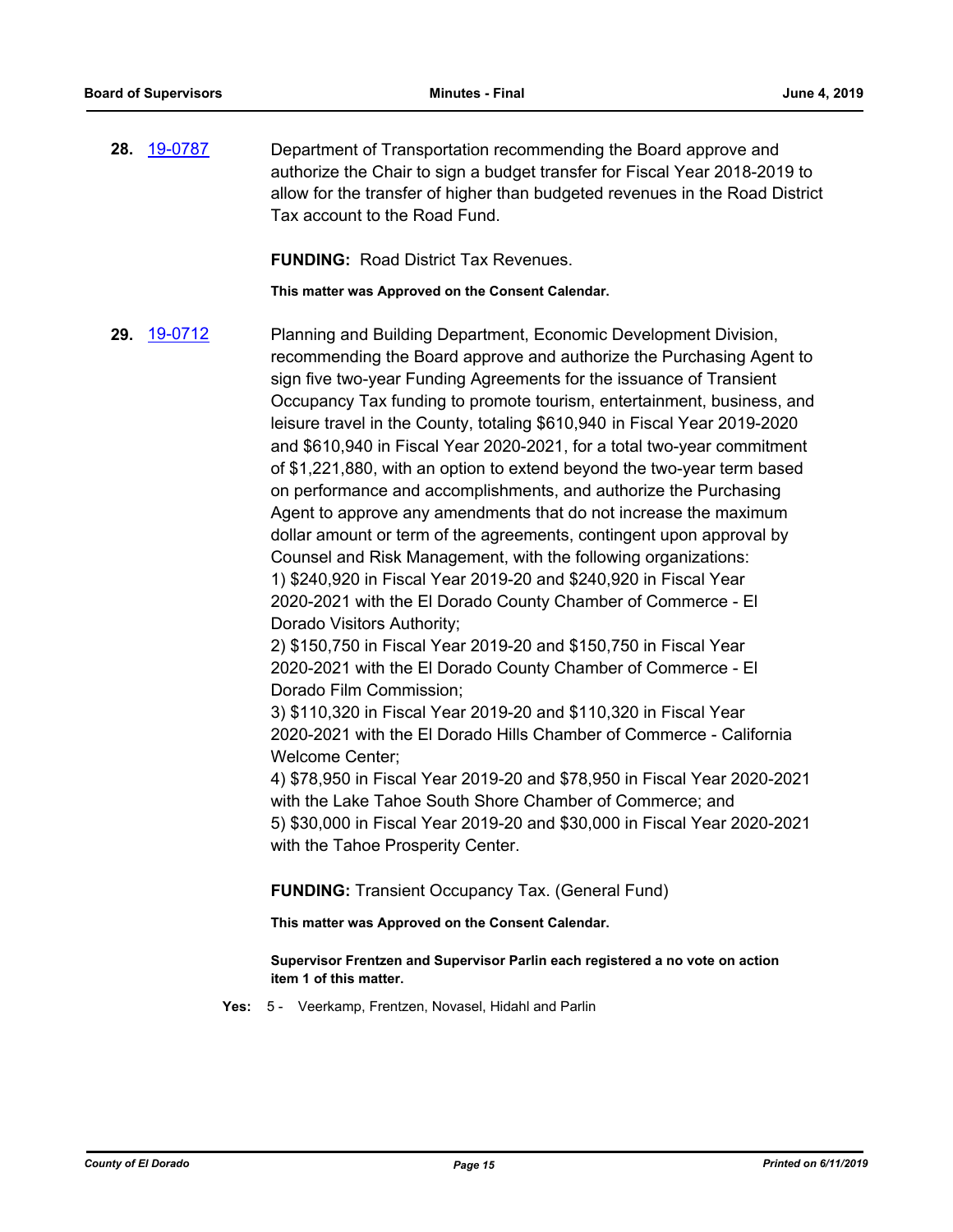### **LAW AND JUSTICE - CONSENT ITEMS**

**30.** [19-0836](http://eldorado.legistar.com/gateway.aspx?m=l&id=/matter.aspx?key=26159) District Attorney recommending the Board consider the following: 1) Approve and authorize the acceptance of a grant award in the amount of \$270,060 from the California's Governor's Office of Emergency Services for the Violence Against Women Vertical Prosecution Program for the period of July 1, 2019 - June 30, 2020 based on the received Letter of Intent;

> 2) Approve and authorize the Chair to sign the Certification of Assurance of Compliance Violence Against Women Act;

3) Authorize the District Attorney to execute the Grant Award Agreement and required documents, including any extensions or amendments thereof which do not increase the net county costs; and

4) Approve and authorize the Purchasing Agent to execute Amendment I to Agreement 3370 with the Center for Violence Free Relationships in an amount not to exceed \$149,200 for the period covering July 1, 2018 through June 30, 2020, to provide one full-time Victim Advocate to the grant program, contingent upon approval by County Counsel and Risk Management.

**FUNDING:** California Governor's Office of Emergency Services Violence Against Women Act Services\*Training\*Officers\*Prosecutors Formula Grant Program Funds.

**This matter was Approved on the Consent Calendar.**

**31.** [19-0779](http://eldorado.legistar.com/gateway.aspx?m=l&id=/matter.aspx?key=26101) Probation Department and Procurement and Contracts Division recommending the Board receive notification of transition from the Department issued Glock Gen4 .40 caliber service weapons to the Glock Gen5 9mm service weapon. Trading in Sixty (60) Department Issued Glock Generation 4 G22 .40 Caliber Firearms, including three (3) magazines each, to ProForce to offset a portion of cost of sixty (60) Glock Gen 5 G45 9mm handguns. ProForce will process the employee buy back of all firearms to interested staff.

**FUNDING:** General Fund.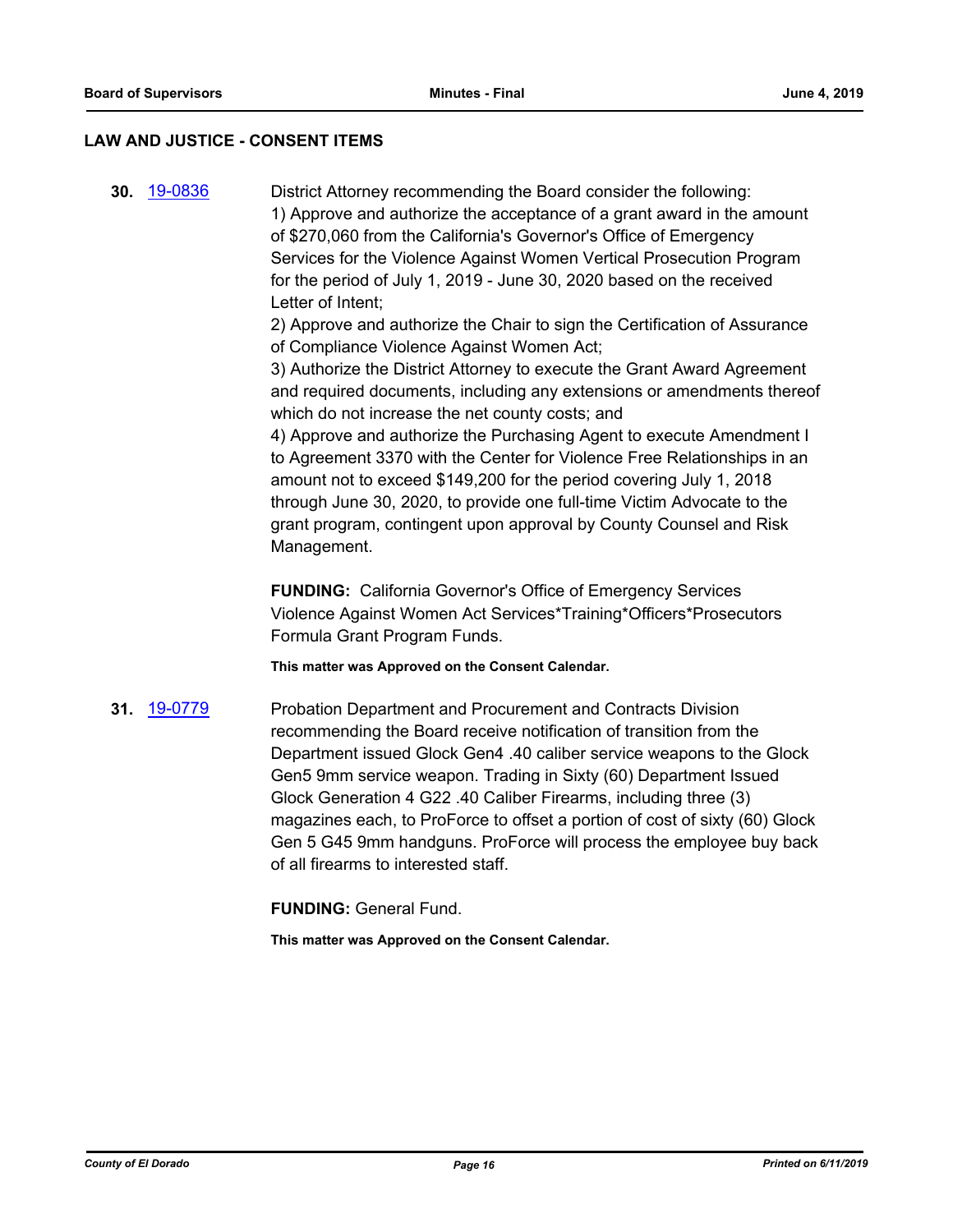| 32. 19-0711 | Probation Department recommending the Board:                             |
|-------------|--------------------------------------------------------------------------|
|             | 1) Make findings in accordance with County ordinance 3.13.030 that it is |
|             | more economical and feasible to contract out for Program Therapists or   |
|             | Alcohol or Other Drug Counselors for services and support to the         |
|             | <b>Probation Department;</b>                                             |
|             | 2) Approve and authorize the Chair to sign Agreement 3953 with Tahoe     |
|             | Youth and Family Services in an amount not to exceed \$811,050.00 for a  |
|             | term beginning July 1, 2019 through June 30, 2022 to provide Program     |
|             | Therapist(s) or Alcohol or Other Drug Counselor(s) for counseling and    |
|             | support, on an "as needed" basis, to the Probation Department Juvenile   |
|             | Detention Facility and Field Office in South Lake Tahoe; and             |
|             | 3) Authorize the Purchasing Agent, or designee, to execute further       |
|             | documents relating to Agreement for Services 3953, including future      |
|             | amendments which do not increase the maximum dollar amount or term of    |
|             | the Agreement, and contingent upon approval by County Counsel and        |

**FUNDING:** Juvenile Probation Camp Funding.

**This matter was Approved on the Consent Calendar.**

**33.** [19-0647](http://eldorado.legistar.com/gateway.aspx?m=l&id=/matter.aspx?key=25969) Sheriff's Office recommending the Board:

Risk Management.

1) Authorize the Sheriff to sign a Memorandum of Understanding and Cost Share Agreement for the Central Valley Information Sharing System for the term June 4, 2019 through June 3, 2020 for the use of the Lexis Nexis information sharing system, Accurint Virtual Crime Center; and 2) Authorize payments estimated at \$36,000 for the County's annual maintenance costs for the use of the Lexis Nexis information sharing system.

**FUNDING:** Homeland Security Grant Funds.

**This matter was Approved on the Consent Calendar.**

# **END CONSENT CALENDAR**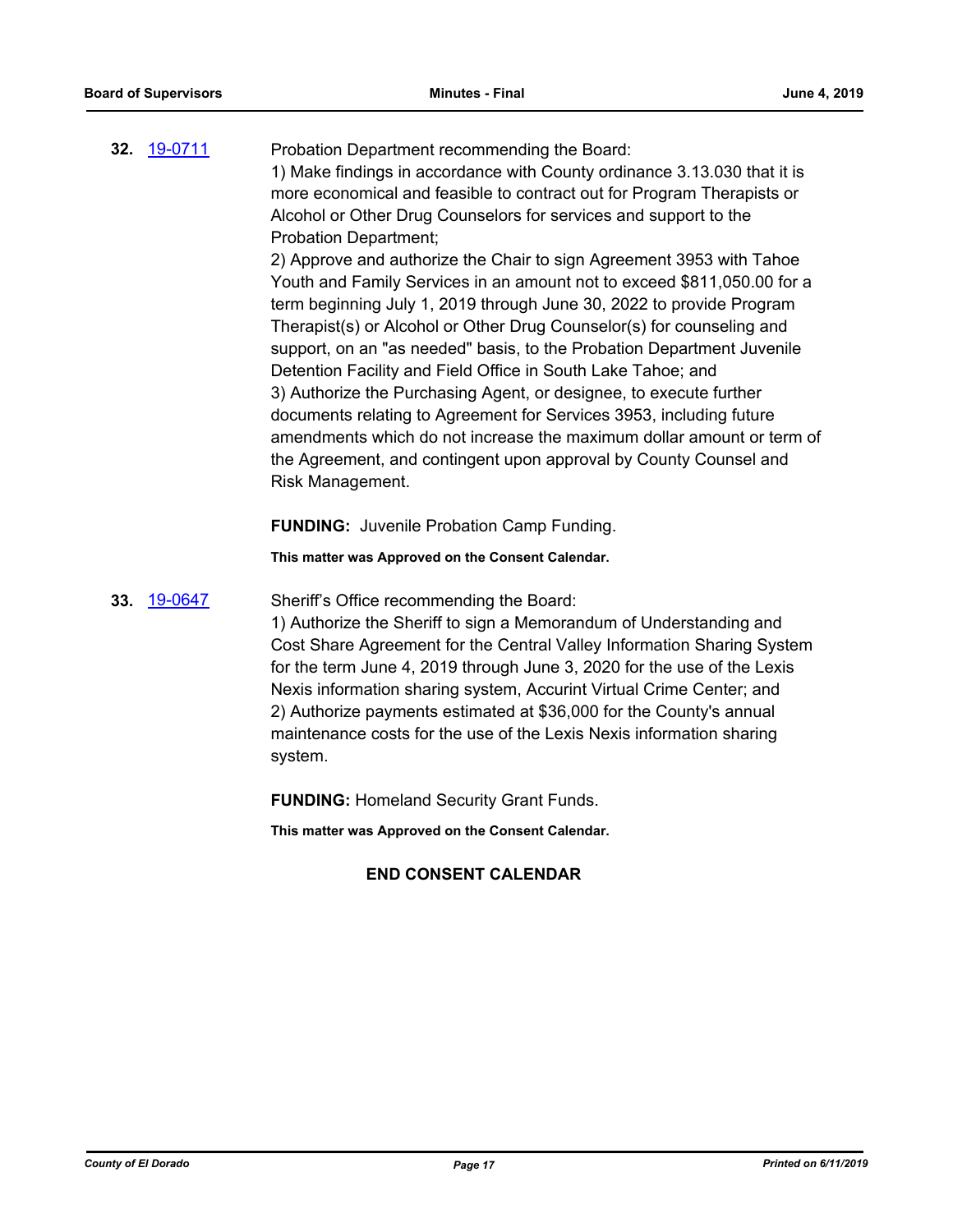### **DEPARTMENT MATTERS (Items in this category may be called at any time)**

**34.** [19-0878](http://eldorado.legistar.com/gateway.aspx?m=l&id=/matter.aspx?key=26201) Auditor-Controller recommending that the Board; 1) Authorize payments to six employees in the Auditor-Controller's Office that have accrued vacation hours in excess of the vacation cap accrual limit of 320 hours established by the Board; and 2) Approve the attached Budget Transfer that will reduce the General Fund Contingency Appropriation and increase the Auditor-Controller's Budget by \$45,000 in Fiscal Year 2018-2019.

> It is recommended that these employees be offered the opportunity to cash out their vacation hours in excess of 300 hours to the County at their current hourly rate to reduce this leave accrual liability. (Est. Time: 10 Min.)

### **FUNDING:** General Fund.

*Public Comment; K. Payne*

**A motion was made by Supervisor Hidahl, seconded by Supervisor Novasel to Approve this matter.**

- **Yes:** 5 Veerkamp, Frentzen, Novasel, Hidahl and Parlin
- **35.** [19-0743](http://eldorado.legistar.com/gateway.aspx?m=l&id=/matter.aspx?key=26065) Planning and Building Department, Economic Development Division, recommending the Board approve and authorize the Chair to sign Agreement 3855 with John S. Krueger dba National Market Real Estate Advisors, Economic Development Consulting Services in the amount not to exceed \$100,000, to establish a business attraction and retention program, marketing outreach, and new program analysis including New Finance and Incentive Tool Identification for El Dorado County. (Est. Time: 10 Min.)

**FUNDING:** Economic Development Budget (Transient Occupancy Tax).

*Public Comment; T. Kayes, D. Manning, L. Brent-Bumb*

**A motion was made by Supervisor Frentzen, seconded by Supervisor Parlin to Approve this matter.**

- **Yes:** 4 Frentzen, Novasel, Hidahl and Parlin
- Absent: 1 Veerkamp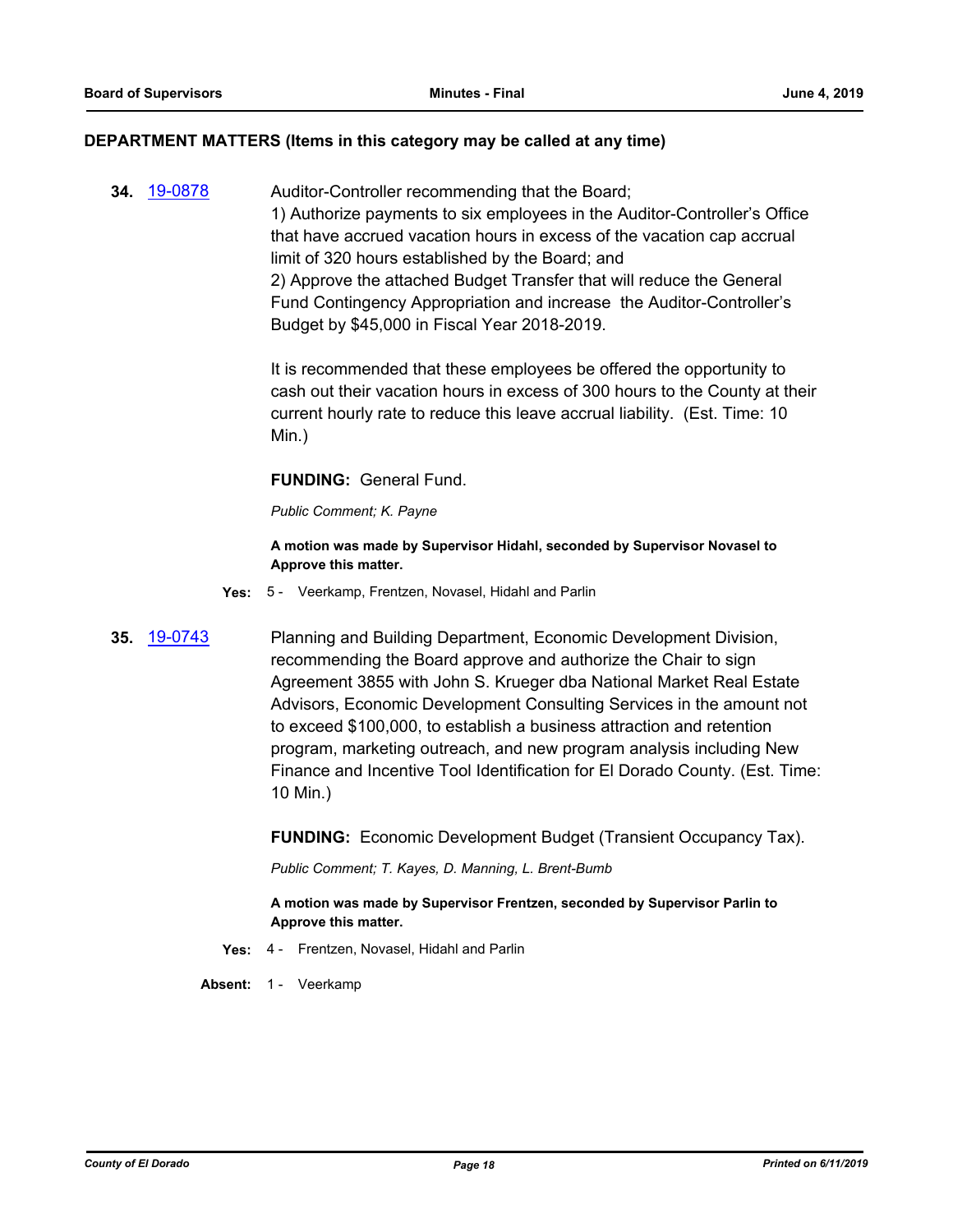**36.** [19-0791](http://eldorado.legistar.com/gateway.aspx?m=l&id=/matter.aspx?key=26114) Supervisor Hidahl recommending the Board find that a public benefit is derived by approving a waiver of applicable fees in the amount of \$3333.45 \$1,150.77 for a new metal storage building to house the equipment necessary for facility operations, maintenance and training for the El Dorado Hills Bowmen. (Est. Time: 10 Min.) (Cont. 5/21/19, Item 25)

*Public Comment; K. Payne, B. Peterson*

**A motion was made by Supervisor Hidahl, seconded by Supervisor Veerkamp to Approve this matter.**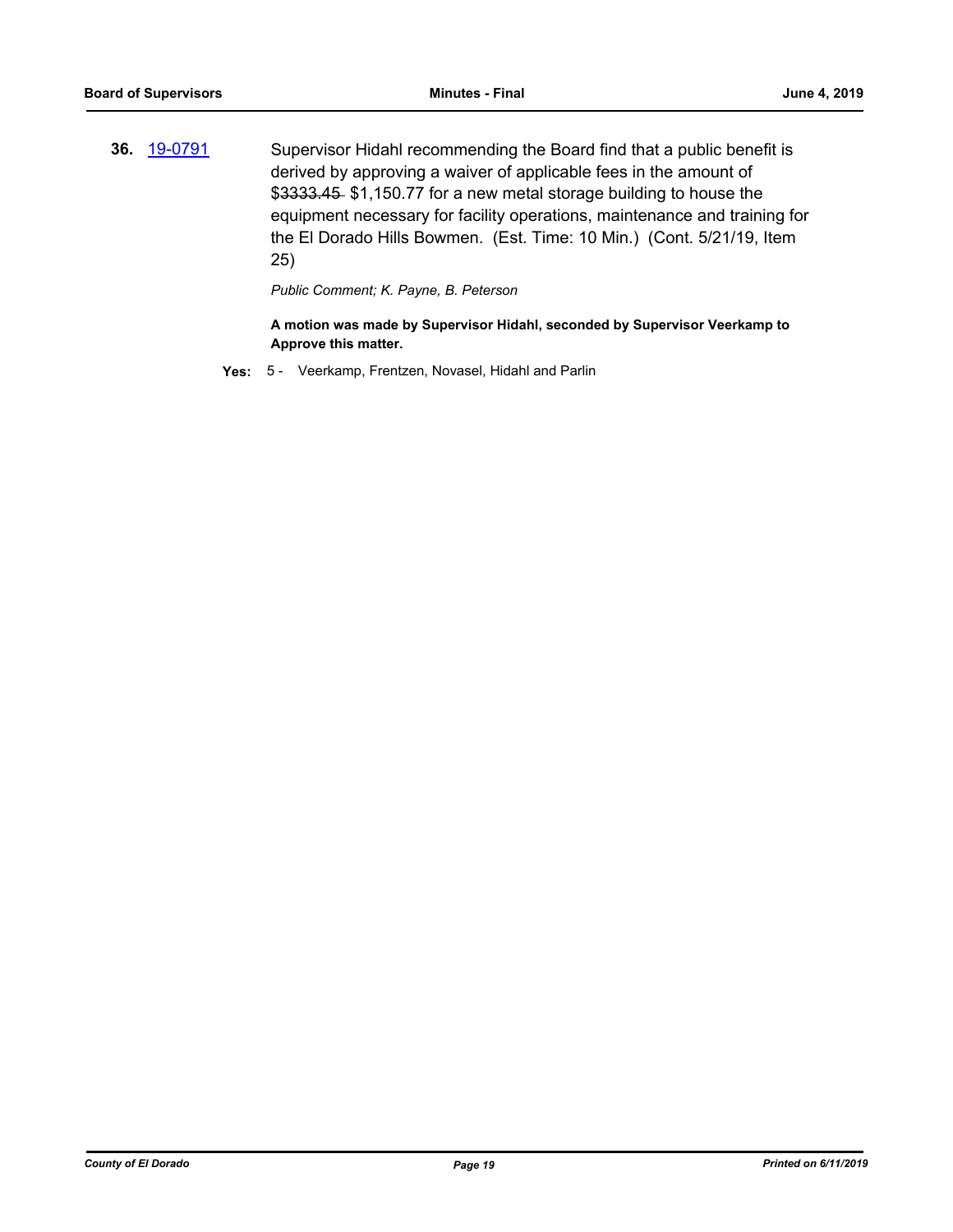# **10:00 A.M. - TIME ALLOCATION**

| 37. 19-0539 | El Dorado County Fish and Game Committee, in collaboration with the<br>Clerk of the Board, recommending the Board;                                                                                                                                              |
|-------------|-----------------------------------------------------------------------------------------------------------------------------------------------------------------------------------------------------------------------------------------------------------------|
|             | 1) Pursuant to Board Policy A-3, provide conceptual approval to repeal                                                                                                                                                                                          |
|             | County Ordinance Code Article XII. Fish and Game Committee, Chapter<br>2.20.820 et. seq. in support of Good Governance Objective 2.1 which<br>directs staff to review all ordinances;<br>2) Direct staff to return to the Board with a Resolution to enable the |
|             | Committee's uninterrupted service as an advisory body to include a<br>consideration to change the name of the committee from Fish and Game                                                                                                                      |
|             | Committee to Fish and Wildlife Commission in addition to other relatively<br>minor modifications; and                                                                                                                                                           |
|             | 3) Direct the Clerk of the Board to return to the Board on June 25, 2019<br>with the aforementioned resolution and the Introduction (First Reading) of<br>the Ordinance for Board consideration. (Est. Time: 15 Min.)                                           |
|             | This matter was continued to June 11, 2019 at the request of the Clerk of the<br>Board.                                                                                                                                                                         |
| 38. 19-0872 | Supervisor Veerkamp recommending the Board:                                                                                                                                                                                                                     |
|             | 1) Authorize the Chair to sign a Proclamation to celebrate the                                                                                                                                                                                                  |
|             | sesquicentennial (150 Years) anniversary of the Wakamatsu Tea and Silk<br>Colony Farm; and                                                                                                                                                                      |
|             | 2) Recognize the American River Conservancy for their sponsorship of                                                                                                                                                                                            |
|             | WakamatsuFest150, a three-day event to be held June 6th through June                                                                                                                                                                                            |
|             | 9th at the Wakamatsu Farm. (Est. Time: 10 Min.)                                                                                                                                                                                                                 |
|             | Supervisor Veerkamp read the Proclamation.                                                                                                                                                                                                                      |
|             | A motion was made by Supervisor Veerkamp, seconded by Supervisor Hidahl,                                                                                                                                                                                        |

**to Approve this matter. Yes:** 5 - Veerkamp, Frentzen, Novasel, Hidahl and Parlin

# **11:00 A.M. - TIME ALLOCATION**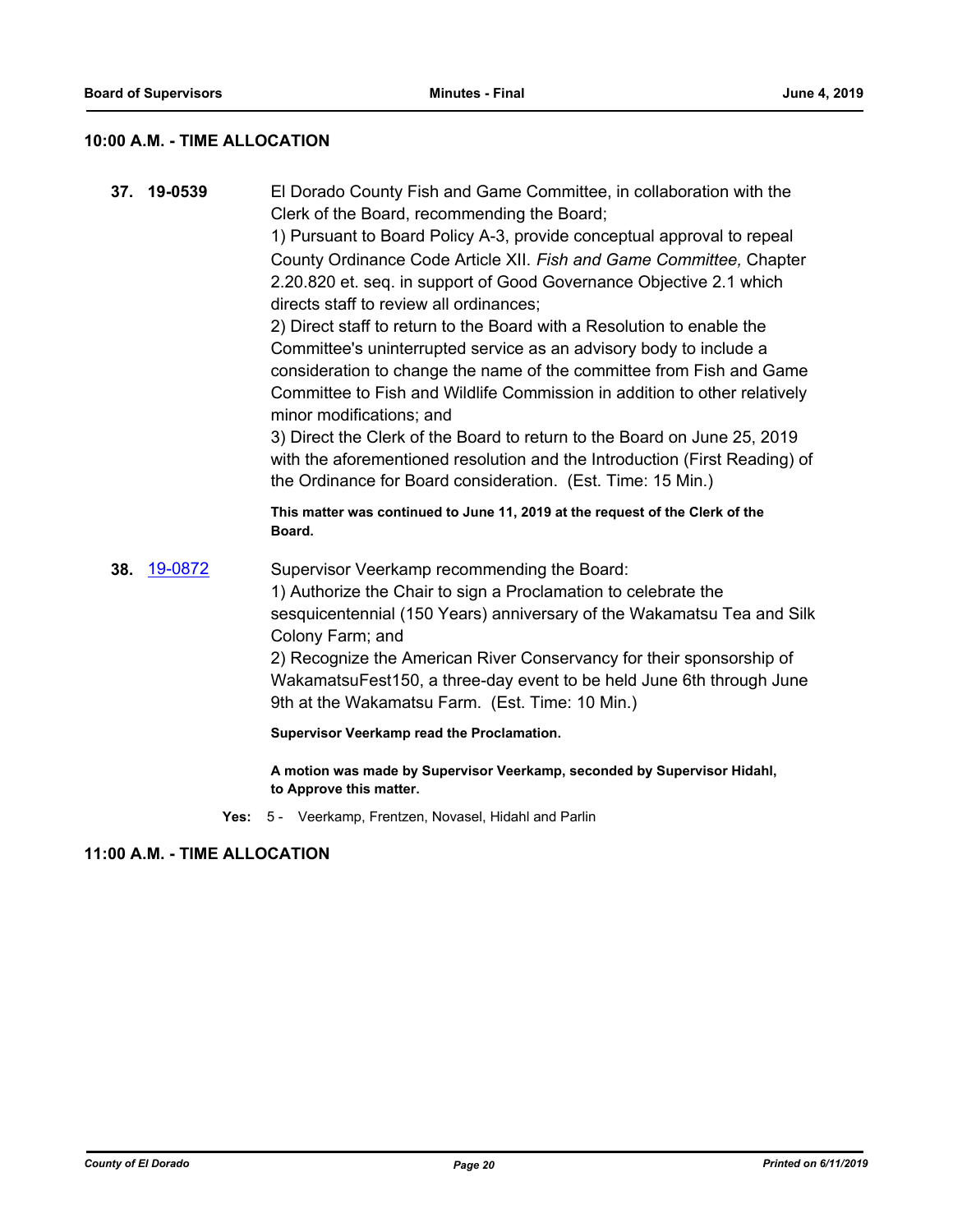**39.** [19-0409](http://eldorado.legistar.com/gateway.aspx?m=l&id=/matter.aspx?key=25730) HEARING - El Dorado County Air Quality Management District (AQMD) recommending the Board, acting as the AQMD Board of Directors, hold the hearing on the Fiscal Year 2019/20 recommended budget for the El Dorado County AQMD and consider final adoption on June 25, 2019. (Est. Time: 5 Min.)

**FUNDING:** Permit revenues, State surcharge fees, Grants.

*Public Comment: T. Kayes*

**Supervisor Novasel opened the public hearing and upon conclusion of public comment closed the hearing.** 

**A motion was made by Supervisor Hidahl, seconded by Supervisor Veerkamp to continue this matter to June 25, 2019 for final adoption.**

- **Yes:** 5 Veerkamp, Frentzen, Novasel, Hidahl and Parlin
- **40.** [19-0797](http://eldorado.legistar.com/gateway.aspx?m=l&id=/matter.aspx?key=26120) HEARING Health and Human Services Agency recommending the Board, acting as the Governing Board of the El Dorado County Public Housing Authority (PHA):

1) Adopt and authorize the Chair to sign Resolution **086-2019** to acknowledge the El Dorado County PHA as a high performing agency exempt from the requirement to submit an annual Agency Plan update to the U.S. Department of Housing and Urban Development and approve the updates to the PHA Administrative Plan for continued administration of the Housing Choice Voucher Program; and

2) Authorize the Chair to sign certifications or documents, if any, related to submittal of the 2019 Annual Administrative Plan Update List of Revisions to the U.S. Department of Housing and Urban Development. (Est. Time: 10 Min.)

**FUNDING:** 93% Federal, 4.2% Public Housing Authority Fund Balance, 2.5% General Fund, .3% other revenue sources.

**Supervisor Novasel opened the public hearing and upon conclusion of public comment closed the hearing.**

**A motion was made by Supervisor Frentzen, seconded by Supervisor Veerkamp to approve this matter and Adopt Resolution 086-2019.**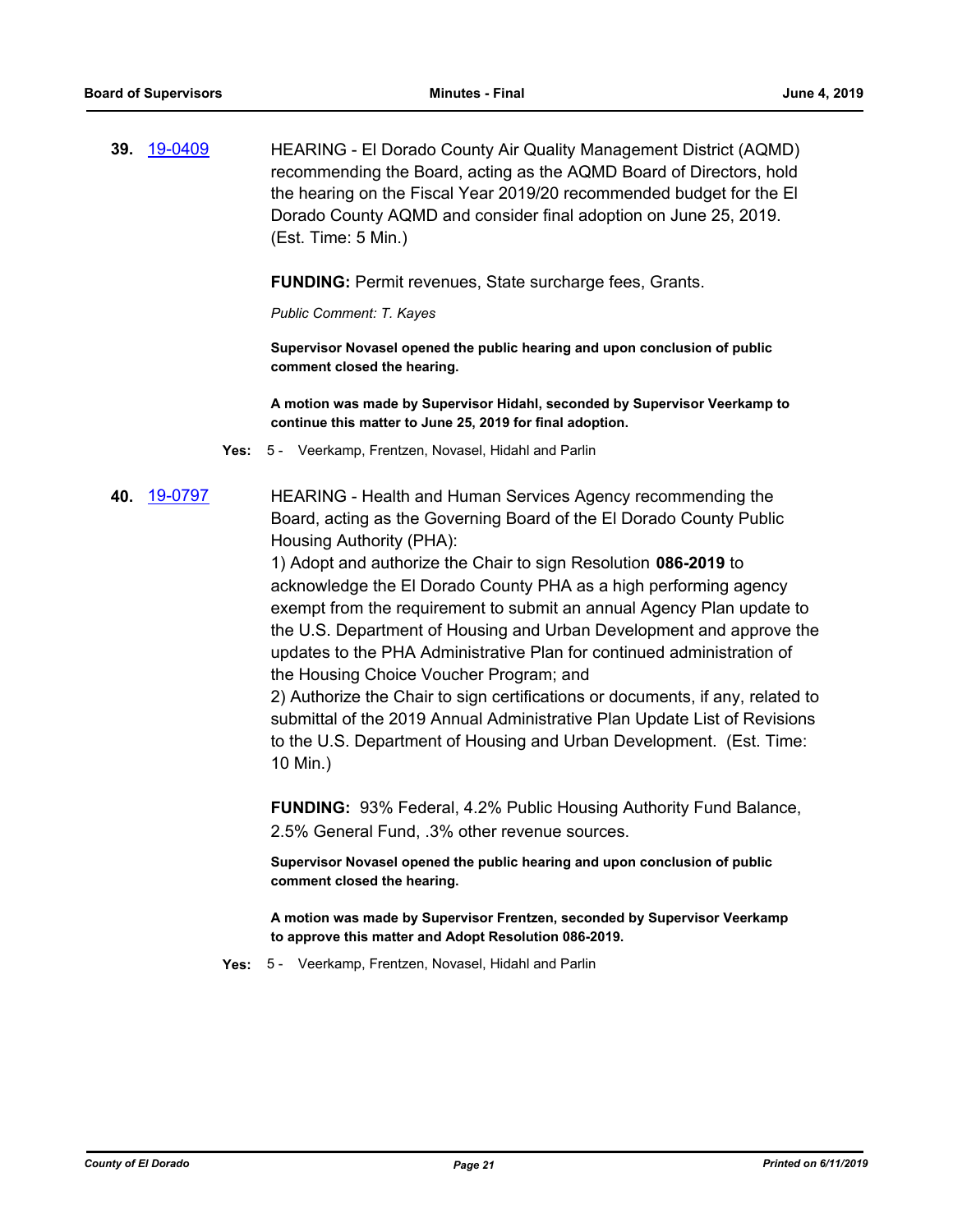**41.** [19-0755](http://eldorado.legistar.com/gateway.aspx?m=l&id=/matter.aspx?key=26077) Supervisor Veerkamp recommending the Board adopt and authorize the Chair to sign a Proclamation to celebrate the 75th Annual Wheelbarrow Races being held at the El Dorado County Fair on Saturday, June 15, 2019. (Est. Time: 10 Min.)

*Public Comment; J. Meyer*

**Supervisor Novasel read the Proclamation.**

### **A motion was made by Supervisor Frentzen, seconded by Supervisor Hidahl to Approve this matter.**

- **Yes:** 5 Veerkamp, Frentzen, Novasel, Hidahl and Parlin
- **42.** [19-0873](http://eldorado.legistar.com/gateway.aspx?m=l&id=/matter.aspx?key=26196) Supervisor Veerkamp recommending the Board authorize the Chair's to sign a Proclamation in recognition of 20 years of service to thousands of our youth by the Boys & Girls Club of El Dorado County Western Slope. (Est. Time: 10 Min.)

### **Supervisor Veerkamp read the Proclamation.**

**A motion was made by Supervisor Veerkamp, seconded by Supervisor Frentzen to Approve this matter.**

**Yes:** 5 - Veerkamp, Frentzen, Novasel, Hidahl and Parlin

**43.** [19-0822](http://eldorado.legistar.com/gateway.aspx?m=l&id=/matter.aspx?key=26145) Supervisor Novasel recommending the Board:

1) Receive a presentation from the First 5 El Dorado Commission;

2) Receive and file the Commissions 2016-2021 Strategic Plan Update; and

3) Approve and authorize the Chair to sign Resolution **085-2019** celebrating the 20th Anniversary of the First 5 El Dorado Commission. (Est. Time: 30 Min.)

*Public Comment; T. Kayes*

**A motion was made by Supervisor Hidahl, seconded by Supervisor Frentzen to Approve this matter and Adopt Resolution 085-2019.**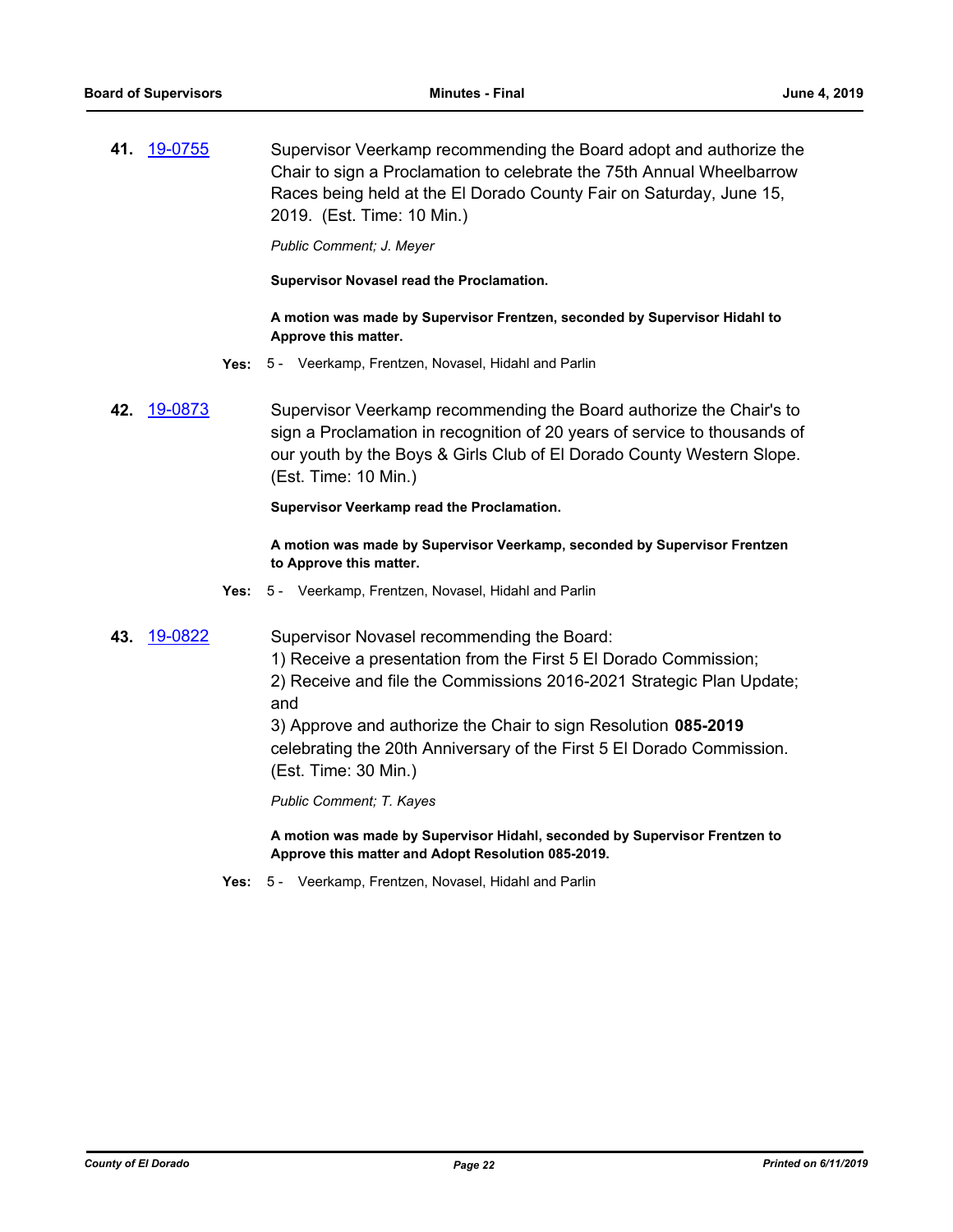### **2:00 P.M. - TIME ALLOCATION**

**44.** [19-0769](http://eldorado.legistar.com/gateway.aspx?m=l&id=/matter.aspx?key=26091) HEARING - Planning and Building Department, Planning Services Division-Current Planning, recommending the Board: 1) Find that Parcel Map Amendment P-C19-0001 - Silva Parcel Map Amendment, submitted by Keith Silva, amending Parcel Map 046-074 to reduce an existing non-buildable easement from 50 feet to 25 feet, located on the west side of Amber Trail at the intersection with Spirit Lane in the Pollock Pines Rural Center, Assessor's Parcel Number 042-690-32, is Categorically Exempt from the requirements of the California Environmental Quality Act pursuant to Section 15305 - Minor Alterations to Land Use Limitations; and 2) Approve Parcel Map Amendment P-C19-0001, based on the Findings and subject to the Conditions of Approval as presented. (Est. Time: 10 Min.)

**FUNDING:** Applicant Fees (General Fund).

**Supervisor Novasel opened the public hearing and upon conclusion of public comment closed the hearing.**

**A motion was made by Supervisor Hidahl, seconded by Supervisor Novasel to: 1) Find that Parcel Map Amendment P-C19-0001 - Silva Parcel Map Amendment, submitted by Keith Silva, amending Parcel Map 046-074 to reduce an existing non-buildable easement from 50 feet to 25 feet, located on the west side of Amber Trail at the intersection with Spirit Lane in the Pollock Pines Rural Center, Assessor's Parcel Number 042-690-32, is Categorically Exempt from the requirements of the California Environmental Quality Act pursuant to Section 15305 - Minor Alterations to Land Use Limitations; and 2) Approve Parcel Map Amendment P-C19-0001, based on the Findings and subject to the Conditions of Approval as presented.**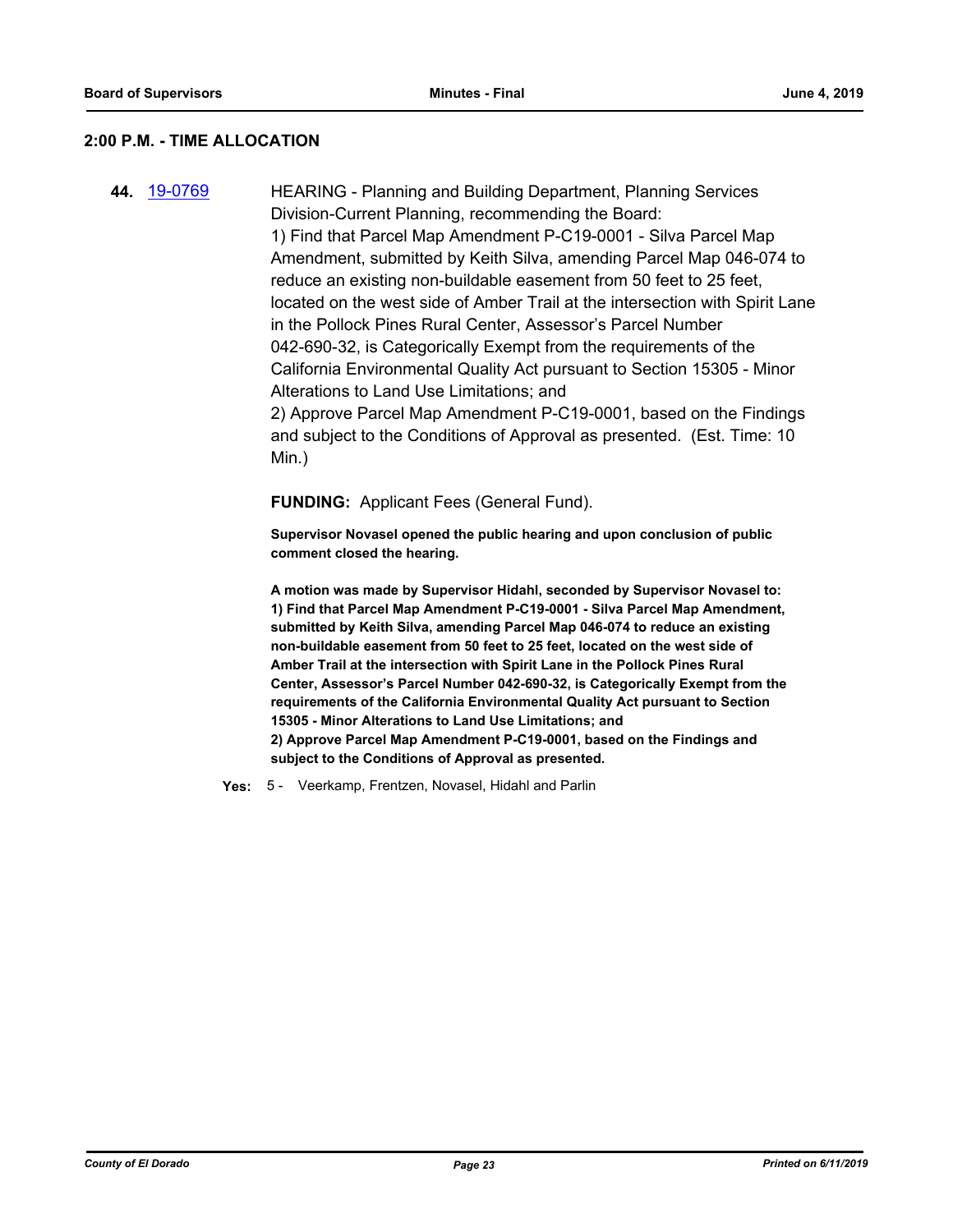**45.** [19-0786](http://eldorado.legistar.com/gateway.aspx?m=l&id=/matter.aspx?key=26109) HEARING - Planning and Building Department, Planning Services Division-Current Planning, recommending the Board consider the following regarding the Final Subdivision Map Amendment TM-C18-0001 (TM97-1330-F)/Silver Springs Unit 1 Subdivision submitted by Blue Mountain Communities to amend recorded Silver Springs Unit 1 Subdivision Map J-80 by reconfiguring ten residential lots (28, 29, 30, 31, 32, 33; 7 and 8; and 14 and 15) into eight lots, on property identified by Assessor's Parcel Numbers 115-430-28, 115-430-29, 115-430-30, 115-430-31, 115-430-32, 115-430-33; and 115-430-07, 115-430-08; and 115-430-14, 115-430-15, consisting of 3.593 acres located on the east side of Silver Springs Parkway, approximately 1,400 feet south of the intersection with Green Valley Road, in the El Dorado Hills area: 1) Determine that pursuant to the California Environmental Quality Act Guidelines Sections 15162 and 15164, there is no substantial evidence requiring the preparation of a Subsequent Environmental Impact Report or an Addendum to the existing Silver Springs Subdivision Environmental Impact Report, certified by the Board on December 15, 1998; and 2) Approve Final Subdivision Map Amendment TM-C18-000 based on the Findings and subject to the Conditions of Approval as presented. (Est. Time: 10 Min.)

### **FUNDING:** N/A

**Supervisor Novasel opened the public hearing and at the conclusion of public comment closed the hearing.** 

**A motion was made by Supervisor Hidahl, seconded by Supervisor Veerkamp to:**

**1) Determinine that pursuant to the California Environmental Quality Act Guidelines Sections 15162 and 15164, there is no substantial evidence requiring the preparation of a Subsequent Environmental Impact Report or an Addendum to the existing Silver Springs Subdivision Environmental Impact Report, certified by the Board on December 15, 1998; and**

**2) Approve Final Subdivision Map Amendment TM-C18-000 based on the Findings and subject to the Conditions of Approval as presented.**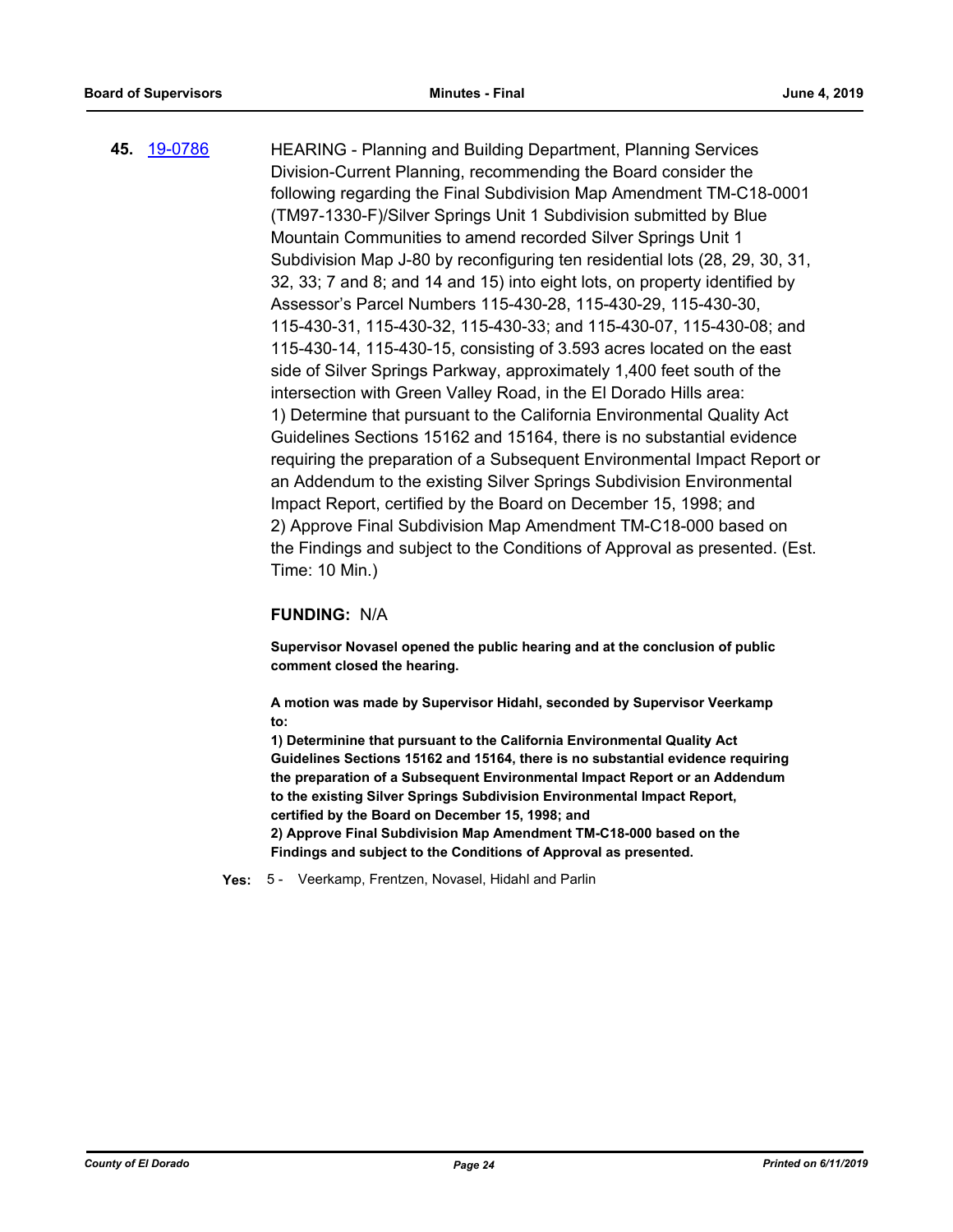**46.** [19-0641](http://eldorado.legistar.com/gateway.aspx?m=l&id=/matter.aspx?key=25963) Department of Transportation recommending the Board: 1) Receive a presentation on the Mount Murphy Road at South Fork American River - Bridge Replacement Project, CIP 77129/36105029; and

2) Approve the process for a new Underground Utility District in the area of Coloma as part of the project and direct Transportation staff to begin the preliminary work and public outreach necessary for its establishment. (Est. Time: 30 Min.)

### **FUNDING:** Highway Bridge Program (100%). (Federal Funds)

*Public Comment; D. Hainley, M. Lane, L. Brent-Bumb, K. Payne.*

**A motion was made by Supervisor Parlin, seconded by Supervisor Frentzen to approve this matter.**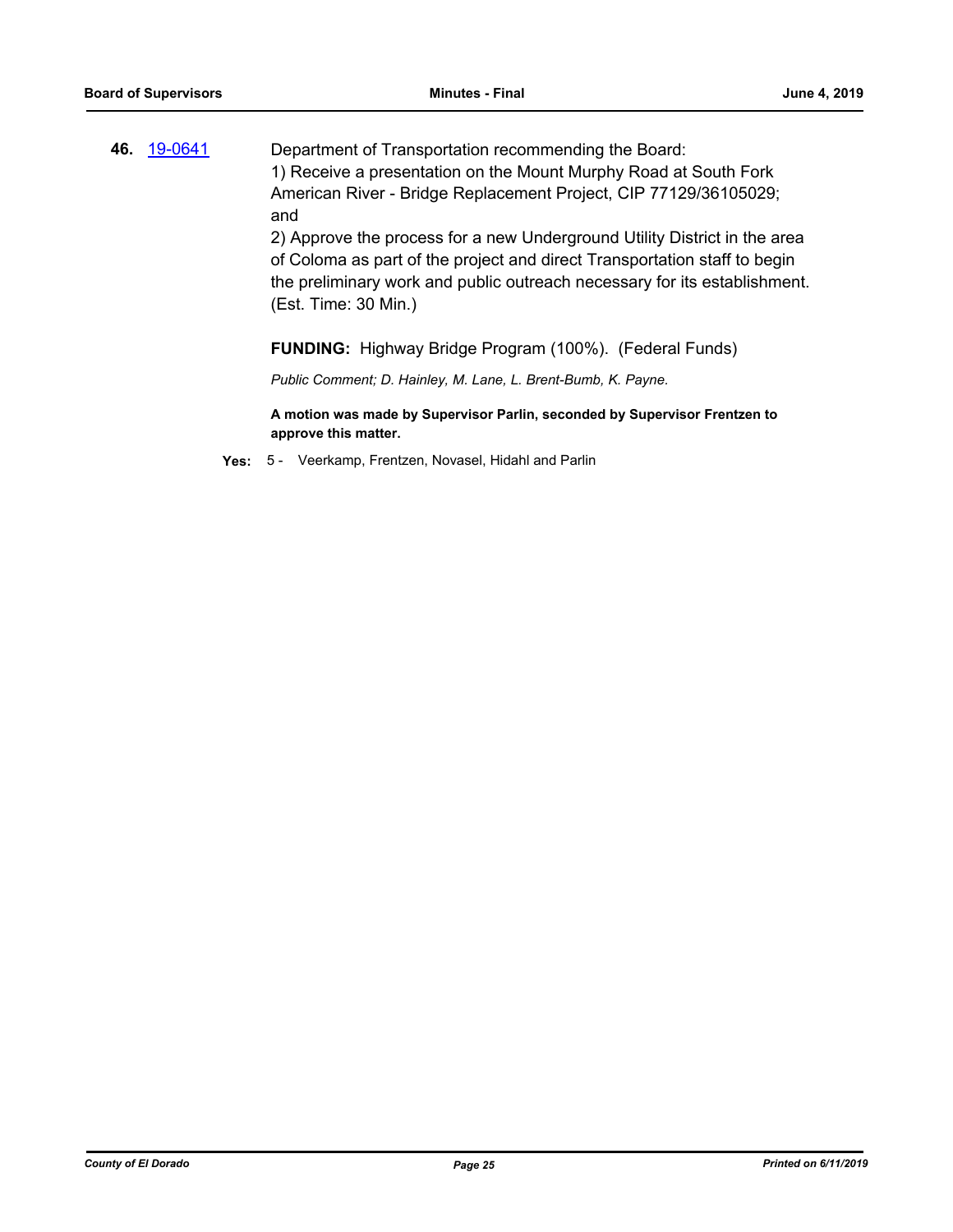### **ITEMS TO/FROM SUPERVISORS**

**Supervisor Parlin reported on the following: Toured Union Mine Landfill Cemetary Advisory Committee meeting Met new Supervising Code Enforcement Officer Divide Team Marketing Program Cal Fire Chief Lingrom 30th annual Fishing Derby Georgetown Cool Meeting Hall Poker Tournament Mosquito Fire Safe Council, HOA Kelsey Breakfast Taxpayers Association Wagon Train Reginal Council of Rural Counties Community Homeowner's subcommittee**

**Supervisor Veerkamp reported on the following: Staff facilitator JPA Marshall Barton Interfacility Transfer Local Agency Formation Commission Sacramento Area Council of Governments CalFire Office of Emergency Services Community Meeting Camino Safety Project Meeting Caltrans Quarterly California Association of Councils of Governement Meeting- housing advocacy Rancho del Sol Firesafe Council Meeting Governor's of MErcy Preparedness Summit**

**Supervisor Frentzen reported on the following: Local Agency Formation Commission Transportation Commission Budget Meeting Union Mine Tour Local Agency Formation Commission Treasurer Responsibilities Health and Safety Fair**

**Supervisor Hidahl reported on the following: Community Action Behavioral Health Commission Buckeye School District with Department of Transportation Amador, Calaveras, Toulomne, El Dorado County Veterans Collaborative Voting Centers Meeting Southeast Connector Joint Powers Authority Meeting Memorial Day Ceremony and Proclamation Purple Heart County Tahoe Juvenile Treatment Center Luncheon Tahoe Chamber Tourism Forum Fishing Derby Village Green Park El Dorado Hills Community Council U.S. Fish and Wildlife Service**

**Supervisor Novasel reported on the following: Tahoe Regional Planning Agency Annual Retreat Pollock Pines Sign Celebration Memorial Day Ceremony Lunch Juvenile Treatment Center Lunch Senior Awards South Tahoe High School Lake Tahoe Tourism Summit**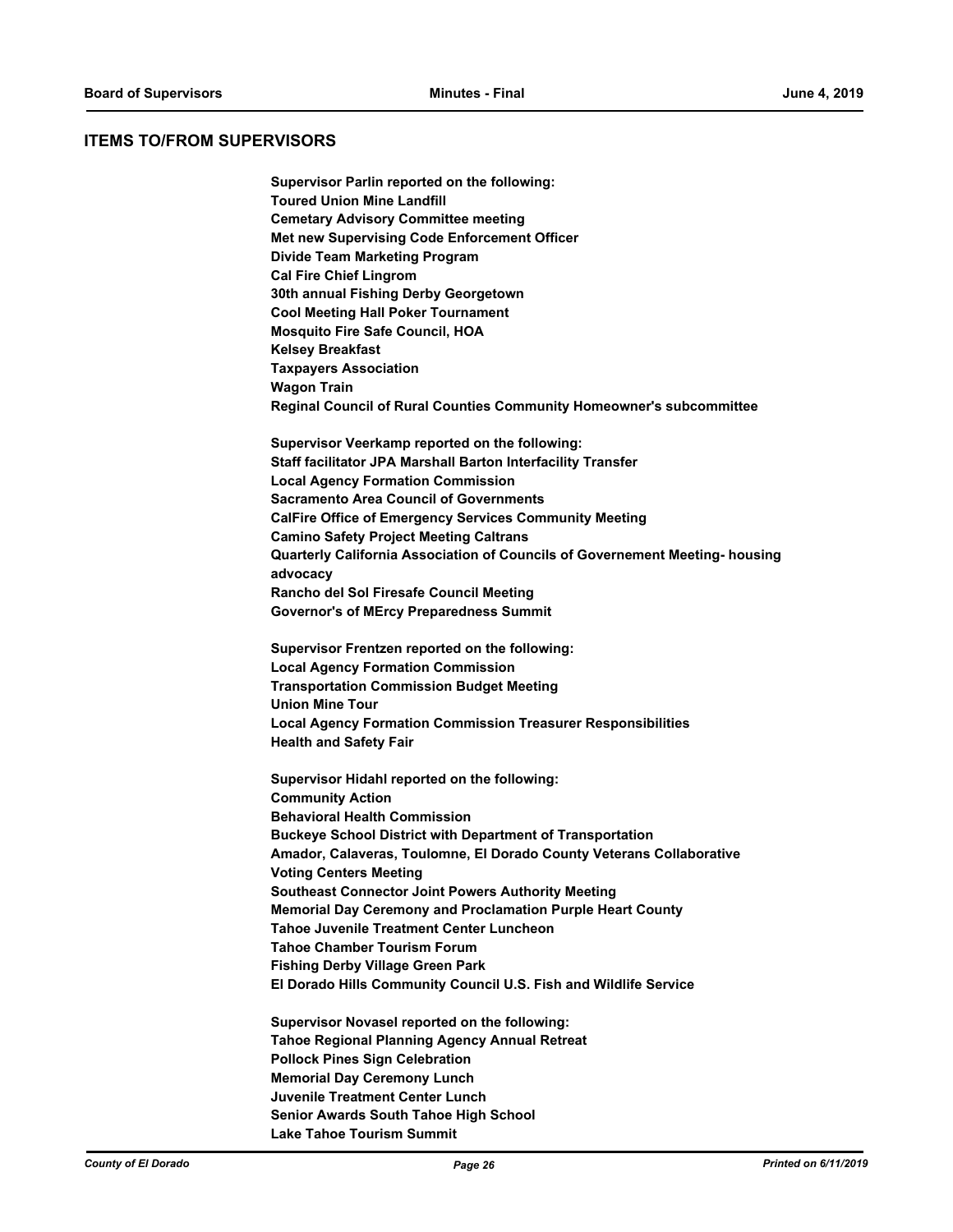**Institute for Local Government Tahoe Paradise Park Meyers Community League OMG Run Governor's Emergency Services Summit**

# **CAO UPDATE**

**Chief Administrative Officer reported on the following: Chief Administrative Officer's Meeting Forest Fire Prevention Upcoming Greater Sacramento Economic Council Retreat Upcoming Taxpayers Meeting Upcoming Republican Central Committee Homelessness Increase Los Angeles County Upcoming Budget Hearings**

# **ADJOURNMENT**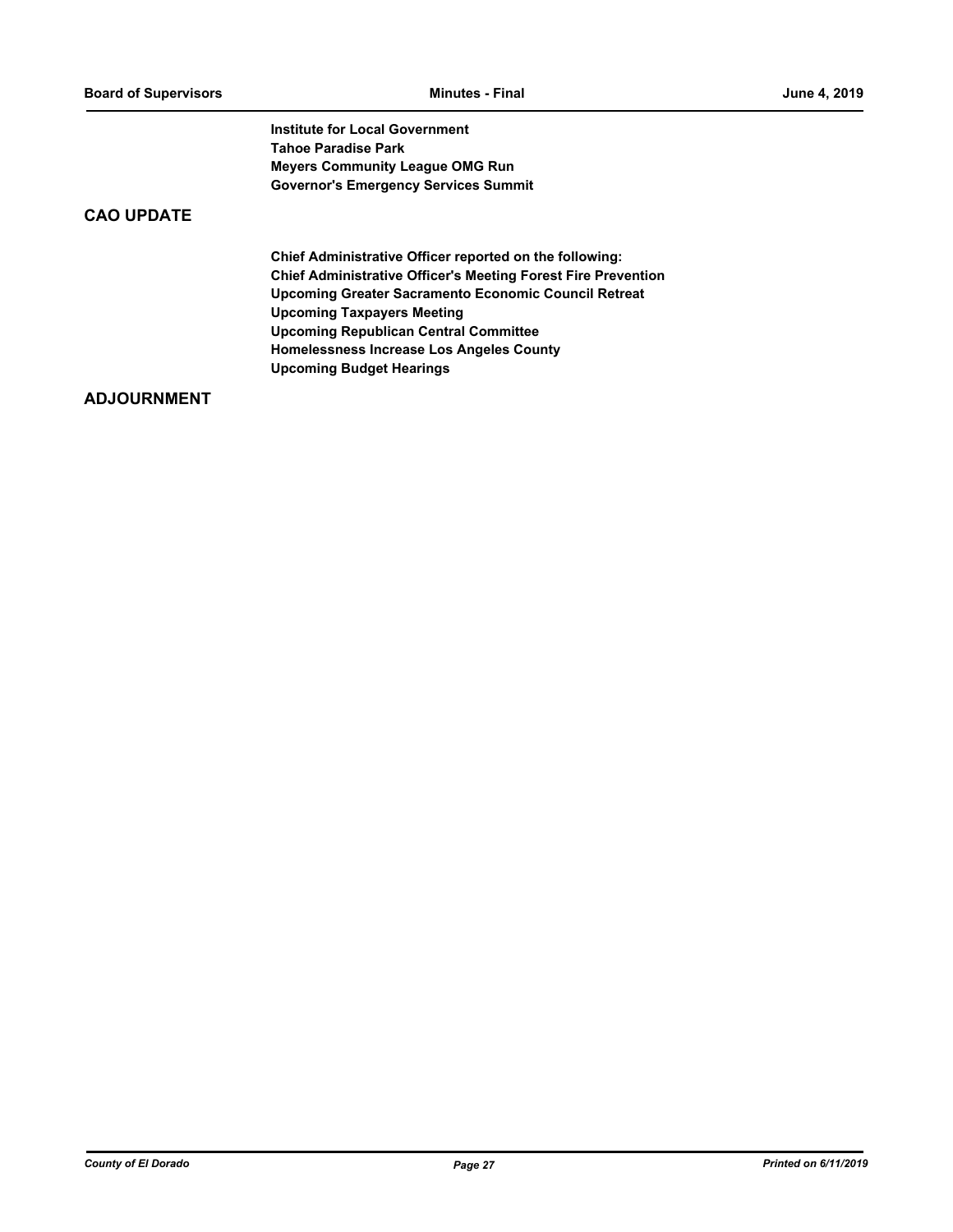# **CLOSED SESSION**

**47.** [19-0871](http://eldorado.legistar.com/gateway.aspx?m=l&id=/matter.aspx?key=26194) **Pursuant to Government Code Section 54957.6 - Conference with Labor Negotiator**: County Negotiator: Director of Human Resources and/or designee. Employee Organizations: Operating Engineers Local 3 representing employees in the Trades & Crafts and Corrections Bargaining Units; Deputy Sheriffs Association representing employees in the Law Enforcement Unit; El Dorado County Managers' Association, and El Dorado County Deputy County Counsel Association (Est. Time: 30 Min.)

**No Action Reported. All five Supervisors participated.**

**48.** [19-0883](http://eldorado.legistar.com/gateway.aspx?m=l&id=/matter.aspx?key=26206) **Conference with Legal Counsel - Significant Exposure to Litigation** pursuant to Government Code Section 54956.9(d)(2). Title: National Resources Defense Council v. County of El Dorado (Water Conservation in Landscaping Act). Number of potential cases: (1). (Est. Time: 10 Min.)

**By a 5-0 vote, the Board authorized staff to direct this matter to outside counsel.**

**49.** [19-0862](http://eldorado.legistar.com/gateway.aspx?m=l&id=/matter.aspx?key=26185) **Pursuant to Government Code Section 54956.9(d)(1)- Existing Litigation**. Title: Claim of Marci Henscheid vs. County of El Dorado, Workers' Compensation Claim Settlement, York Risk Services Group, Inc. Claim No. ELAB-547951. (Est. Time: 5 Min.)

**No Action Reported. All five Supervisors participated.**

**50.** [19-0863](http://eldorado.legistar.com/gateway.aspx?m=l&id=/matter.aspx?key=26186) **Pursuant to Government Code Section 54956.9(d)(1)- Existing Litigation**. Title: Claim of William Turnbull vs. County of El Dorado, Workers' Compensation Claim Settlement, York Risk Services Group, Inc., Claim No. ELAG-548537 & ELAG-548607. (Est. Time: 5 Min.)

**No Action Reported. All five Supervisors participated.**

**51.** [19-0884](http://eldorado.legistar.com/gateway.aspx?m=l&id=/matter.aspx?key=26207) **Pursuant to Government Code Section 54956.8 - Conference with Real Property Negotiator**: Instructions to its negotiator regarding the real property described as APN 119-090-19, 3000 Crystal View Drive, El Dorado Hills, CA 95762. The persons with whom the negotiator may negotiate are Kellie and Jeffrey Griggs. Instructions to negotiator will concern price and terms of payment. Tanna Reynoso, Associate Right-of-Way Agent will be the negotiator on behalf of El Dorado County. (Est. Time: 5 Minutes)

**No Action Reported. All five Supervisors participated.**